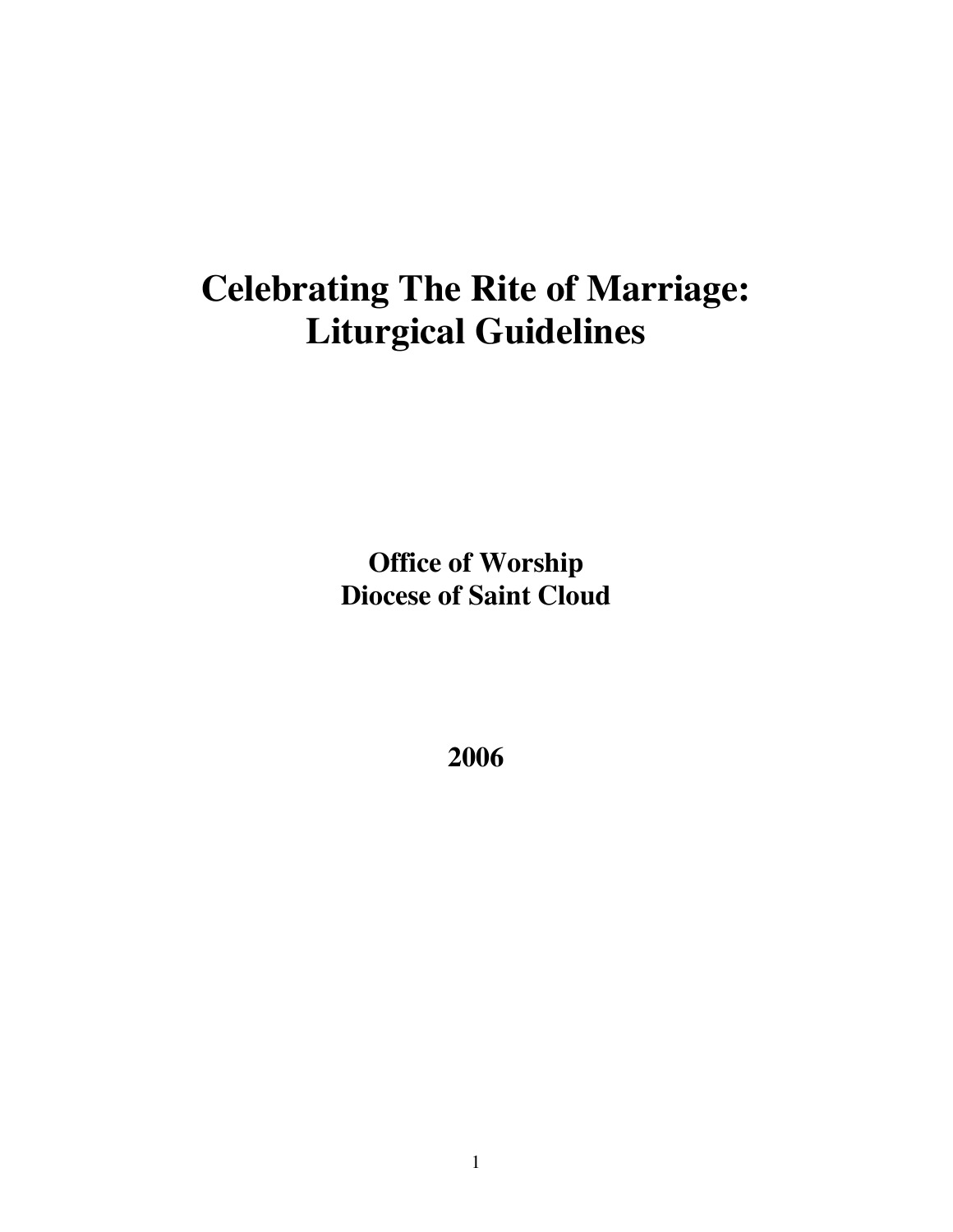### **INTRODUCTION**

Congratulations! Your love for one another has brought you to this moment in your lives. The Church of the Diocese of Saint Cloud is excited that you are getting married and will continue your Christian journey with us as a married couple.

As an assembly of believers we focus our lives on the Gospel of Jesus Christ. As an engaged couple, when you seek the Sacrament of Marriage you indicate that you intend Jesus' message to be the guiding factor of your life together. The Catholic Christian community, in turn, will commit itself to supporting you in this pursuit.

The celebration of the Rite of Marriage is an action of the entire church, in whose presence you commit yourselves to one another. Because it is community centered, every effort should be made to enable the assembled community to participate in a full and active manner. The liturgy is not enhanced by the presence of passive observers. Everyone present should be able to hear, see, speak, sing and pray, along with everyone else. The Rite of Marriage is not a private family function, nor is it merely a social affair or a personal expression of your love for one another, and should never appear to be a "show" or "performance."

Pope John Paul II suggests that the wedding liturgy be valid, fruitful, simple and dignified. He also stresses: "Inasmuch as it is a sacramental action of the church, the liturgical celebration of marriage should involve the Christian community, with the full, active and responsible participation of all those present, according to the place and task of each individual: the bride and bridegroom, the priest, the witnesses, the relatives, the friends, the other members of the faithful, all of them members of an assembly that manifests and lives the mystery of Christ and His church." *Familiaris Consortio*, John Paul II, 1981, n. 67.

Preparing the wedding liturgy should be a very pleasant experience for you, your families, and your parish faith community. As the day draws near and deadlines must be met, you will quite naturally want to assure the full, active and conscious participation of those who will gather with you in celebration at the wedding liturgy. You will want everything that happens at the wedding liturgy (the words, the gestures and the music) to be meaningful and appropriate. These guidelines are designed to help you prepare a beautiful and appropriate liturgical celebration in conjunction with the guidance received from your parish priest and staff. This booklet will take you through the different ritual segments and will give you guidance to ensure that the wedding liturgy will be a solemn liturgical celebration.

These guidelines were prepared by the Office of Worship of the Diocese of Saint Cloud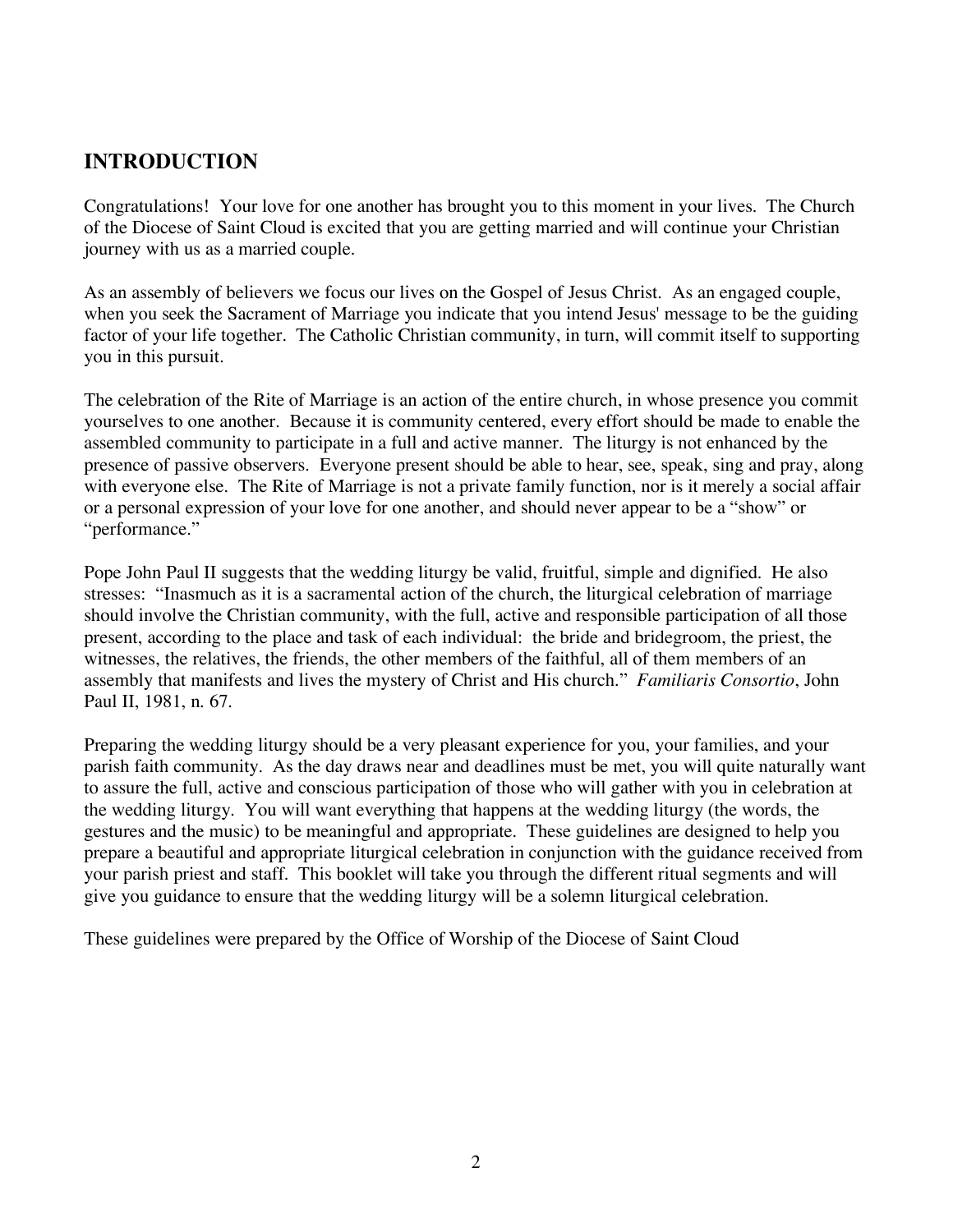### **CHOICE OF CELEBRATION**

Roman Catholic liturgy is always communal. The celebration of the Rite of Marriage, like any other liturgical service, is not a private function but rather a celebration of the entire Church. While a wedding liturgy touches the couple, their family and friends in a particularly intimate way, it nevertheless pertains to the entire parish faith community and the larger Church as well. Couples do not simply rent a church building for an hour. They are expressing their faith and undertaking a grace-filled commitment in the midst of a liturgical assembly.

The Rite of Marriage is a public, sacred, and official liturgical celebration of the church. It must be celebrated with reverence following the approved ritual and ceremonies of the Roman Catholic Church. The Church provides three forms for celebrating the Rite of Marriage:

- I. The **Rite for Celebrating Marriage During Mass** is normally used when two practicing Catholics marry.
- II. The **Rite for Celebrating Marriage Outside Mass** is normally used when a Catholic marries a baptized person from another Christian Church. (RM 8)
- III. The **Rite for Celebrating Marriage Between a Catholic and an Unbaptized Person** must be used when a Catholic marries someone who is not Christian. Mass is prohibited in this situation. (RM 8)

### **LITURGICAL MINISTERS FOR THE RITE OF MARRIAGE**

### **THE LITURGICAL ASSEMBLY**

The primary ministers at any Catholic liturgy are the members of the liturgical assembly, the People of God who gather to celebrate the liturgy. Everyone who gathers for the celebration is, first and foremost, a member of the liturgical assembly: the couple, the wedding party, the priest/deacon, relatives and friends, and the musicians included. The liturgical assembly celebrates the liturgy; individual members of the liturgical assembly fulfill various specific ministries within the liturgy based on their competence and a spirit of service rather than on honor.

### **THE COUPLE**

In the Roman Catholic tradition, the bride and the groom are the ministers of the sacrament of marriage. A priest or deacon and at least two witnesses are required to be present. However, a couple is not married by the presiding priest or deacon, nor does the priest or deacon pronounce a couple "man and wife." The couple exercises their ministry by preparing the wedding liturgy with the presiding priest or deacon, the parish music director and the other liturgical ministers. Within the Rite of Marriage, the couple exercises their ministry when they exchange vows and rings and respond to the questions posed by the priest or deacon concerning their intentions.

### **THE PRESIDER**

The role of the priest or deacon who presides at the Rite of Marriage, is to serve as the principal witness of the sacrament on behalf of the Christian community. Ordinarily, the parish pastor or deacon will preside at the liturgy. However, any priest or deacon who is a friend of the bride and groom, and who is in good standing with the Catholic Church, may preside at the liturgy. You must submit the name, address and telephone number of a guest presider to the parish pastor at least nine months before the wedding day. If the parish pastor is not acquainted with the guest presider, he will need to contact him for some specific information. Guest presiders are required to ask the pastor's permission to preside at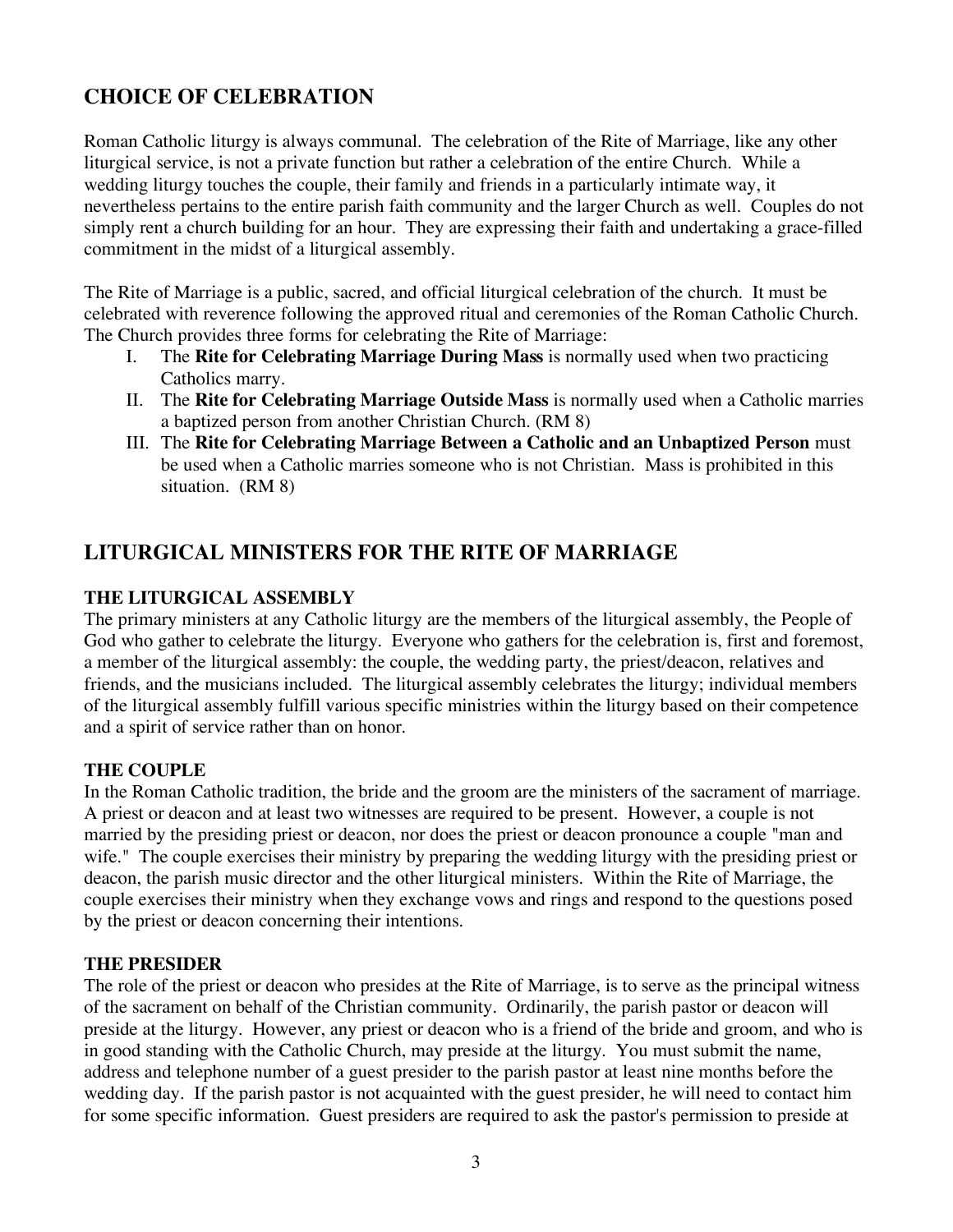the wedding liturgy and must observe all principles, policies and procedures concerning liturgical practices as established by the diocese as well as by the parish.

When either the bride or groom is of another faith tradition, they may invite their minister or rabbi to participate in the Catholic wedding liturgy.

### **THE LECTOR(s)**

The lector(s) proclaim the scripture readings from the Lectionary or Bible during the liturgy. Parish lectors are available to minister at wedding celebrations. If a couple wishes to ask friends or family members to serve in this ministry, these persons should be regular lectors in their home parish. It is an imposition to ask a member of the bridal party – or anyone else – to read when the person is not motivated by faith, does not have an adequate voice, or is not accustomed to speaking before a group of people. If the Rite of Marriage is celebrated within Mass, normally the readings are to be proclaimed by a Catholic. The lector(s) should receive a copy of the reading(s) well in advance of the wedding rehearsal to allow them to practice at home. Lector(s) are required to attend the wedding rehearsal. At the rehearsal they will receive instruction on procedure, familiarize themselves with the sound system and rehearse the proclamation in the worship space.

### **THE CANTOR**

The cantor leads the liturgical assembly in sung prayer. The cantor serves as the "animator" of the assembly's song by giving cues and leading the assembly in singing those parts which they are to sing. These parts include the Gathering Song, the Responsorial Psalm, and the Gospel Acclamation. If the Rite of Marriage takes place during Mass, the cantor also leads the assembly in singing the Eucharistic Acclamations and the music during the Communion procession. The cantor is not a soloist. A soloist is not needed for a wedding liturgy. However, an experienced liturgical cantor is a necessary liturgical minister at every wedding liturgy. If you choose to have a soloist in addition to the cantor, the soloist is limited to approved liturgical music as a prelude to the liturgy.

### **THE ORGANIST/PIANIST**

Parishes generally have musicians who can serve as organist and/or pianist for the wedding liturgy. These individuals should be secured, along with the cantor, from the list of parish musicians.

### **THE GIFT BEARERS**

When the Rite of Marriage is celebrated during Mass, the bread and wine to be consecrated at Mass, are brought in procession to the presider by members of the liturgical assembly who are practicing Catholics. In addition to the bread and wine, only gifts to meet the needs of the poor (monies or food items which have been collected) may be brought forward in the procession.

### **THE EXTRAORDINARY MINISTERS OF HOLY COMMUNION**

This ministry, when required, may be filled by those who have been commissioned by the parish to serve as extraordinary ministers of Holy Communion. The priest-presider may also commission individuals for service on a one-time basis.

### **THE ALTAR SERVERS**

This ministry, when required, may be filled by those who serve the parish as altar servers. If a couple wishes to ask friends or family members to serve in this ministry, they should be experienced and must be present at the rehearsal.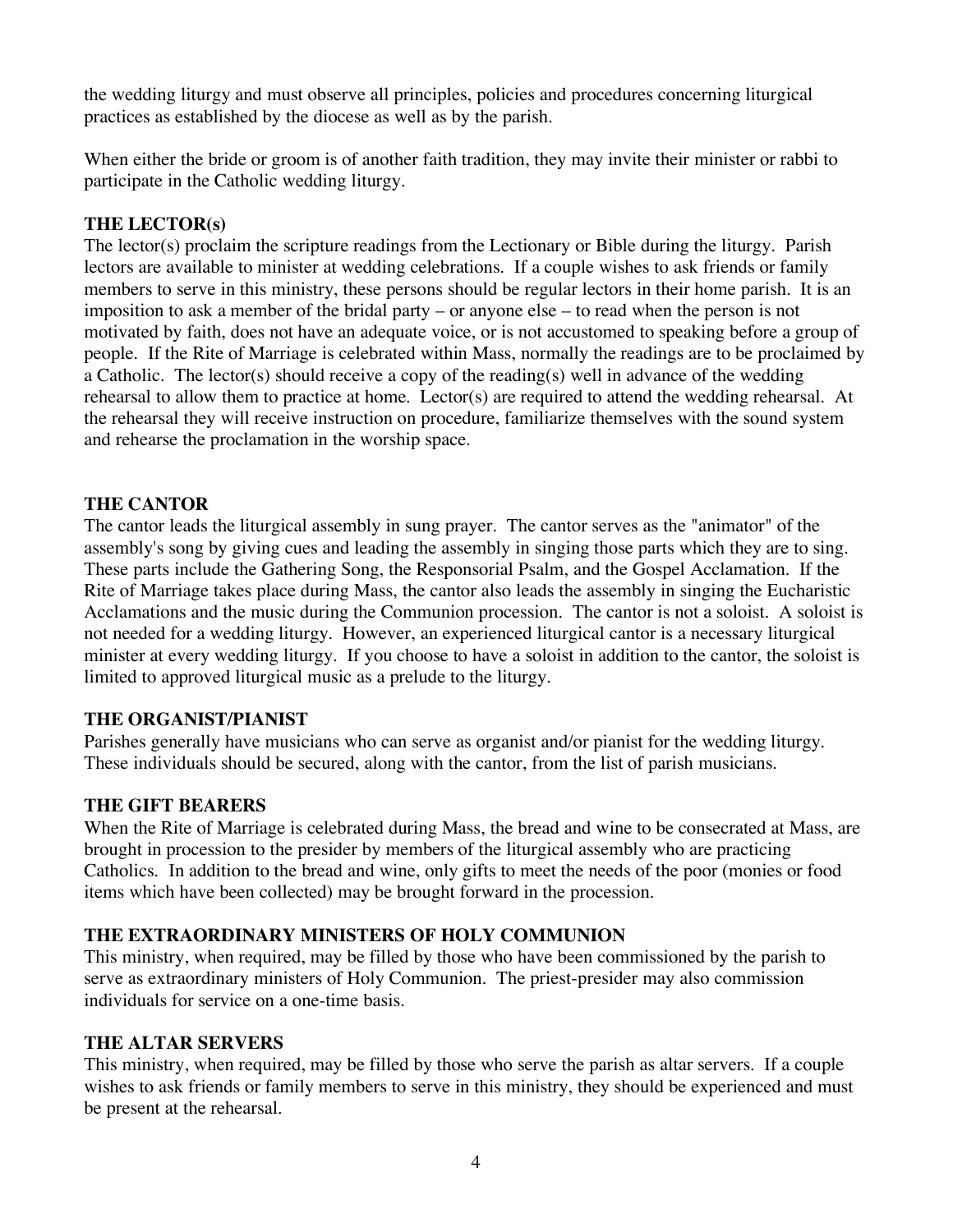### **THE MINISTERS OF HOSPITALITY**

As people arrive at the church on the day of the wedding, it is important to provide a hospitable environment of welcome. Friendly, outgoing persons should be chosen as greeters who welcome the guests. The bride and groom themselves, along with their parents, might consider greeting the guests as they gather. It is an apt expression of the hospitality that should characterize Christians.

Other ministers of hospitality need to be selected for their ability to welcome people and assist their needs. Arrangements should be made to have at least two ushers present to assist in seating the guests. These ushers will need to be attentive to time so that the liturgy begins at the appointed time. During the liturgy, the ushers need to be attentive to the gathered assembly and prepared to assist with any emergency that might arise. Ushers should be familiar with the layout of the building, know the location of restrooms as well as the closest telephone should a medical emergency arise. Immediately following the liturgy, ushers are responsible for cleaning all areas used during the wedding celebration (church, bride's room, narthex, kitchenette, etc.), returning these areas to their original condition.

### **OTHER CONSIDERSATIONS**

### **PARTICIPATION**

A brief welcome beforehand by the presider or cantor will encourage the guests to be active participants. This will help the liturgical assembly realize that they are present as witnesses of the Rite of Marriage and participants in the prayer of the church for the couple.

### **SEATING THE LITURGICAL ASSEMBLY**

Just as the bride and groom are united, so are their family and friends joined together by this wedding. Marriage as a bond of unity has special significance to the church that identifies itself as the "sacrament of unity." The intermingling of guests – rather than separate seating according to bride or groom association – manifests that unity.

### **SEATING THE WEDDING PARTY**

The couple should be given a place of honor in a visible, prominent location. Chairs should be provided for the couple to be seated during appropriate times. If possible, they should face the liturgical assembly. The bride and groom should assume the same posture as the liturgical assembly during the liturgy. If the Rite of Marriage takes place during Mass, kneelers should be provided for the bride and groom. All other members of the wedding party should have places within the liturgical assembly.

### **RING BEARER AND FLOWER GIRL**

These children are not ministers, nor are their services required for the celebration of the Rite of Marriage. However, if a couple chooses to include children in the wedding party, it is recommended that they be at least five years of age. Experience shows that younger children often find the wedding liturgy overwhelming and even frightening. A member of the wedding party should be ready at attend to the needs of these children during the liturgy.

### **LITURGICAL ENVIRONMENT/DÉCOR IN THE CHURCH**

Simplicity creates beauty and is key to any good liturgical celebration. Great care must be taken not to obscure or hinder the primary purpose of the gathering, which is to celebrate the Rite of Marriage within a liturgical assembly. The decorations should complement the assembly's participation.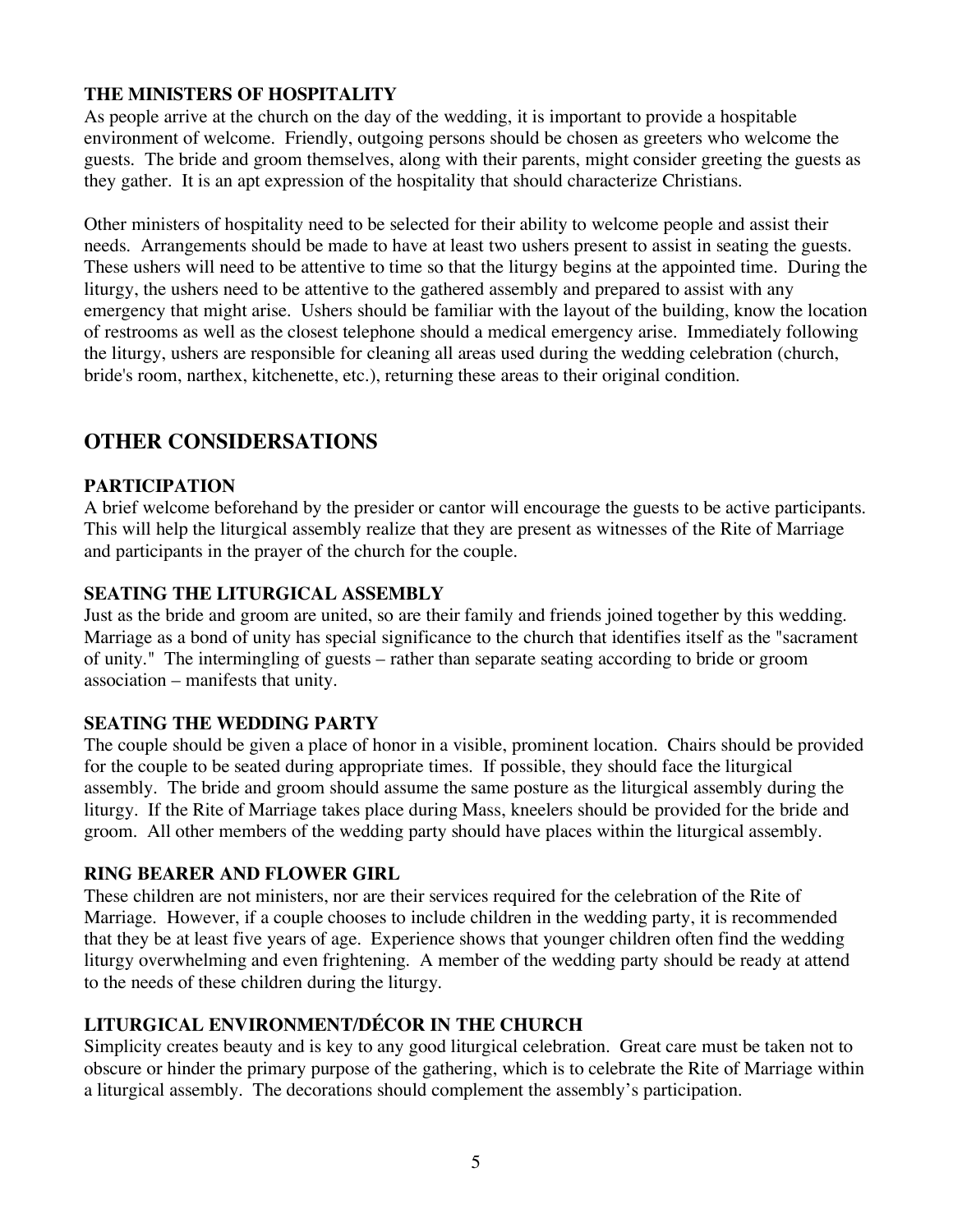Plans for decor and color must take into account the environment and furnishings present in the church. Liturgical furnishings are sacred; they are not liturgical props and may not to be moved, removed or replaced. As each liturgical season of the Church year unfolds, the environment in the church will also change. This seasonal environment is intended for all liturgical celebrations during that particular time of the year, including wedding liturgies. It is important to find out what colors, decorations, plants and flowers will be in place during the season in which the wedding will take place. In most cases, parish policies do not permit the environment or decor in the church to be moved or altered for a wedding.

A word about flowers: Living, natural flowers and plants are traditional signs of celebration and the gift of life given by God. The use of anything artificial works against this liturgical principle. Thus, per official directives, flowers and plants must be real, not artifical. You may want to choose flowers which coordinate with the liturgical season. Floral decor should be kept to a minimum during the seasons of Advent and Lent. Floral arrangements must be placed where they do not obscure the altar, ambo (pulpit) or chairs for the presider and couple. Flowers may NOT be placed on top of the altar. Most parishes have policies about using "pew holders" and do not allow the use of tape, wire or glue to secure decorations to pews.

Flowers used for the wedding celebration are not merely decorative but are offered for the further honor and glory of God. You may choose to dedicate your flowers in memory, in thanksgiving or in honor of anyone of your choice. Please consult parish staff regarding their policy on donating your floral arrangements to the parish following the wedding liturgy.

### **OTHER ENVIRONMENT/DÉCOR CONCERNS**

- 1] In churches with carpeted aisles, the use of an "aisle runner" is strongly discouraged. Not only are they an additional expense, but they serve no useful function on a carpeted floor. When a runner is placed on top of carpeting, a significant safety hazard is created. As people are processing to receive Communion or leaving the church following the liturgy, they will have to walk on the runner. A person could easily lose their footing or trip on the runner/carpet combination.
- 2] Props, such as bubble machines, balloons, wagons, and Karaoke machines may NOT be used at any time before, during or after the wedding liturgy. The throwing of rice, birdseed, rose petals, potpourri, confetti or the like is prohibited on church property as these items can create a safety hazard and are quite difficult to clean up.
- 3] If you think it's necessary to bring an arbor or arch into the church, it must not obstruct the view or movement of the liturgical assembly and cannot be placed within the sanctuary. The best location for an arbor is in the back of the church, either at the entrance or at the last row of pews on the main aisle.
- 4] Food and beverages are not permitted within the sacred worship space and smoking is prohibited in all church buildings. Alcohol is not permitted on church property at the time surrounding the wedding rehearsal or at any time prior to the start of the wedding liturgy. Minnesota State law dictates that a marriage could be declared null if "a party lacked capacity to consent to the marriage at the time the marriage was solemnized (the wedding liturgy) because of the influence of alcohol, drugs, or other incapacitating substances." (MN Statute 518.02)
- 5] Many parishes have policies about the use of votive lights or candelabras in church. Please check with the parish about these policies.

### **PREPARING A WORSHIP AID FOR THE ASSEMBLY**

A worship aid (program) is a means to help the members of the liturgical assembly participate in the liturgy. In other words, the worship aid exists to serve the liturgical assembly. A worship aid is not a script. It is neither a biographical scrapbook nor a compilation of favorite poems. It simply details the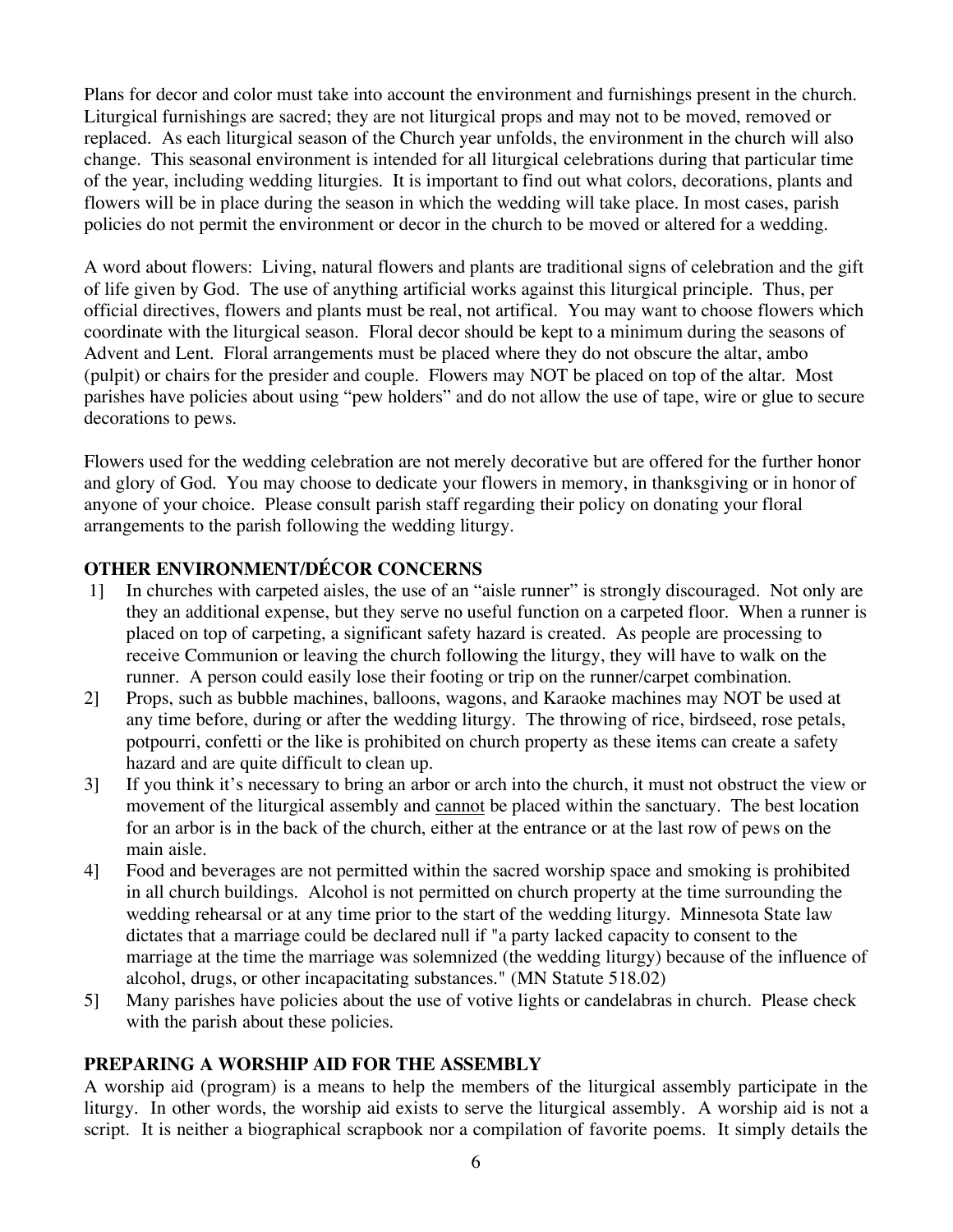order of the liturgy to allow the liturgical assembly to participate in the celebration. The worship aid normally includes: an order of the liturgy, words and music to those parts which the liturgical assembly is expected to recite or sing, directions for postures and a list of the liturgical ministers. It should have an attractive appearance that will contribute to the beauty of the prayer.

### **FEES**

### **FEES TO THE PARISH**

Most parishes have set fees for the use of church property. These fees assist the parish in paying for building upkeep and maintenance as well as utilities. Some parishes have trained parishioners to coordinate the wedding rehearsal and set-up of the liturgical items needed for the liturgy on the day of the wedding. The fee for this individual is generally included in the parish fee.

Fees will vary depending on your status in the parish. Couples who are registered and active members at the parish can expect to pay anywhere from \$100 to \$300 for the use of the facility. Couples who are not registered or active members can expect to pay \$250 to \$500 or more.

Some parishes also require a damage deposit be made before the wedding date. This fee is generally refundable after the wedding if: 1] areas and rooms used in preparation for the wedding are returned to their original appearance; 2] there is no damage to the church property or furnishings; 3] if the prohibition on alcohol, smoking, eating and drinking have been observed; and 4] no excessive trash or abuse of the property requires special attention or cleaning.

### **STIPEND TO THE PRESIDER**

While priests and deacons don't have a set fee for presiding at a wedding liturgy, couples generally want to offer the presider a stipend. In determining an appropriate amount, take the following into consideration: 1] the number of hours spent in marriage preparation with you, 2] the number of hours spent in liturgical preparation with you, 3] a minimum of six hours for document preparation, homily preparation, the wedding rehearsal and the liturgy itself. If you were to consider giving the presider ten dollars per hour, an appropriate stipend would range from \$100 to \$200.

### **STIPEND TO MUSICIANS**

Because music is such an important component of the Rite of Marriage, couples will want to contract with trained liturgical musicians. Cantors, organists, and other instrumentalists have acquired their proficiency at considerable time and expense. Most liturgical musicians have a set fee for weddings. It is important to keep in mind that liturgical musicians spend a great deal of time in preparation for the liturgy, including planning and rehearsal. Therefore, they should be reimbursed with a just wage for their service.

For the wedding liturgy, a couple can expect to pay each musician a base fee of \$75 minimum and a maximum of \$200, depending on training and experience. Musicians will generally charge an additional \$25 per music rehearsal or liturgical planning session.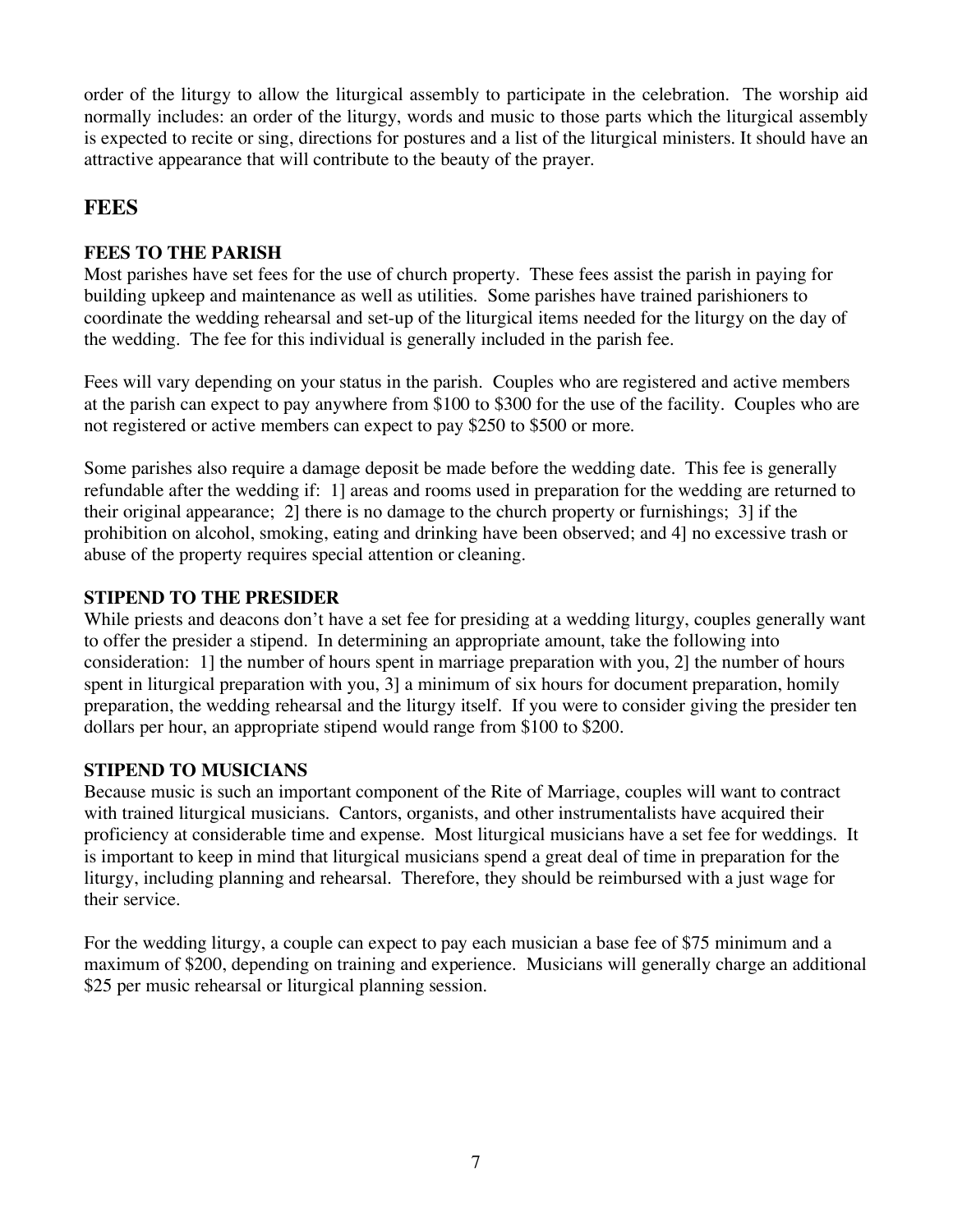### **THE WEDDING LITURGY**

### **ENTRANCE PROCESSION**

The Rite of Marriage envisions an entrance procession similar to what we experience at Sunday Mass. The procession includes the presider, servers carrying the cross and candles and a deacon or lector carrying the Book of the Gospels. The ministers would go to the door of the church where the presider would welcome the couple and lead them in procession. The ministers go first in the procession, followed by the presider and then the bride and bridegroom. According to local custom, the couple may be escorted by at least their parents and two canonical witnesses (the best man and maid of honor).

The Order of the Liturgical Procession

Cross Bearer Candle Bearers Deacon or lector with the Book of the Gospels Presider Witnesses walking as a couple Bride and Bridegroom walking as a couple or Cross Bearer Candle Bearers Deacon or lector with the Book of the Gospels Presider Witnesses process together as couples

Groom escorted by both his parents

Bride escorted by both her parents

### **LITURGY OF THE WORD**

This is one of the principal parts of the celebration. In a special way, Christ's presence in the liturgical assembly is experienced through the proclamation of the Word of God. There may be one or two scripture readings in addition to a sung responsorial psalm, a sung Gospel acclamation and the Gospel reading. All the readings must be from sacred scripture. It is expected that the readings will be read directly from the Lectionary or a Catholic Bible on the day of the wedding. See page \_\_\_\_\_ for a list of scripture passages appropriate for use during the Rite of Marriage.

Following the Gospel, the homily is given by the priest or deacon.

When a wedding is celebrated on a solemnity, the Mass of the day is to be used. Usually one reading from the wedding Mass may be substituted. Consult the Rite of Marriage, paragraph #11 for details.

### **EXCHANGE OF CONSENT**

Because this is the central element in the Rite of Marriage, the couple should move to a prominent place facing the liturgical assembly. The couple turns to face each other for an exchange of their vows and rings. The form of the vows must be from among those given in the Rite of Marriage. Therefore, the couple may not compose their own vows and adaptation is not allowed. The couple exchanges consent in one of the three forms as given in the Rite of Marriage.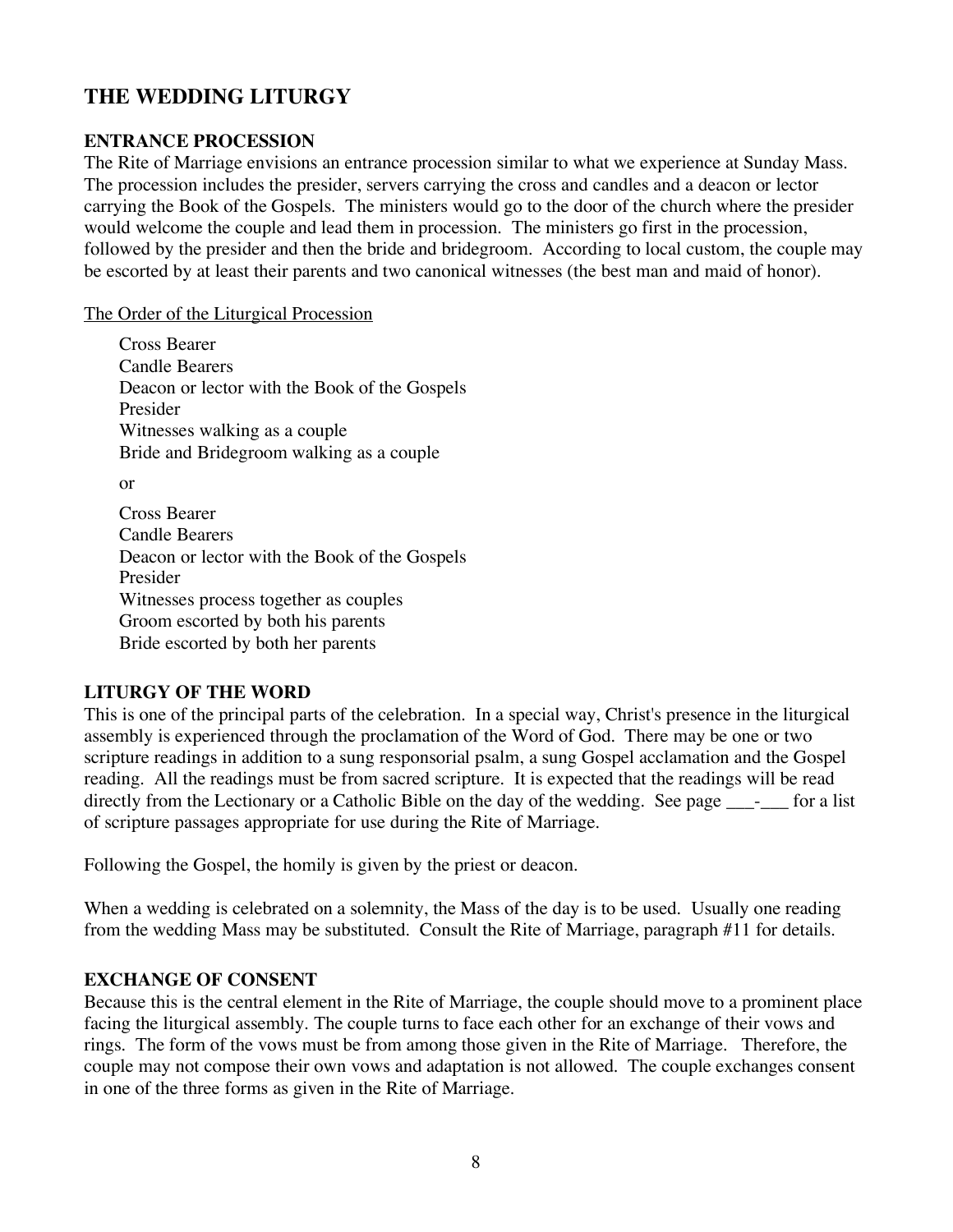### **GENERAL INTERCESSIONS**

If possible, another person should be chosen to read the petitions. Again, the person chosen must be capable and rehearsed. The general intercessions follow the consent and the blessing/exchange of rings.

The couple may compose the petitions, which are to include the following prayers:

- for the whole church
- for civil concerns
- for those oppressed by any need
- for the newly married couple and/or all newly married couples (and for their families)
- for the assembled congregation.

Please refer to page 21 of this guide for sample petitions. The presider introduces and concludes the intercessions.

### **OTHER ELEMENTS OF THE WEDDING LITURGY**

### **THE NUPTIAL BLESSING**

When the wedding is celebrated during Mass, the nuptial blessing takes place after the Lord's Prayer. When marriage is celebrated outside Mass, the nuptial blessing replaces the concluding prayer of the general intercessions.

### **THE SIGN OF PEACE**

For marriages celebrated during Mass, a sign of peace is exchanged by the entire assembly. Exchanging the sign of peace is part of the liturgical assembly's immediate preparation for receiving holy Communion. It is the outward expression of their desire to be one with each other in Jesus Christ, whose Body and Blood they are about to receive. Thus, the sign of peace is not a time for the casual greetings and verbal exchanges that we might give each other before or at the beginning of the liturgy. No song may be sung or music played during this time. Extending this time while the bride and groom present flowers to parents or greet all the members of the wedding party disrupts the flow of the liturgy. It also singles out some members of the assembly for special attention or recognition. For these reasons, presenting flowers is inappropriate. The receiving line after the liturgy provides ample opportunity for all to congratulate the couple and for them to thank their guests.

### **COMMUNION**

For marriages celebrated during Mass, it is especially appropriate that Holy Communion be offered under both kinds (the consecrated bread and wine) to the couple and the liturgical assembly. Drinking from the one cup symbolizes so well the ratifying of God's covenant with us and has a special significance as the couple enters their marriage covenant together.

When pastorally appropriate, commissioned extraordinary ministers of holy Communion should assist with the distribution of Communion.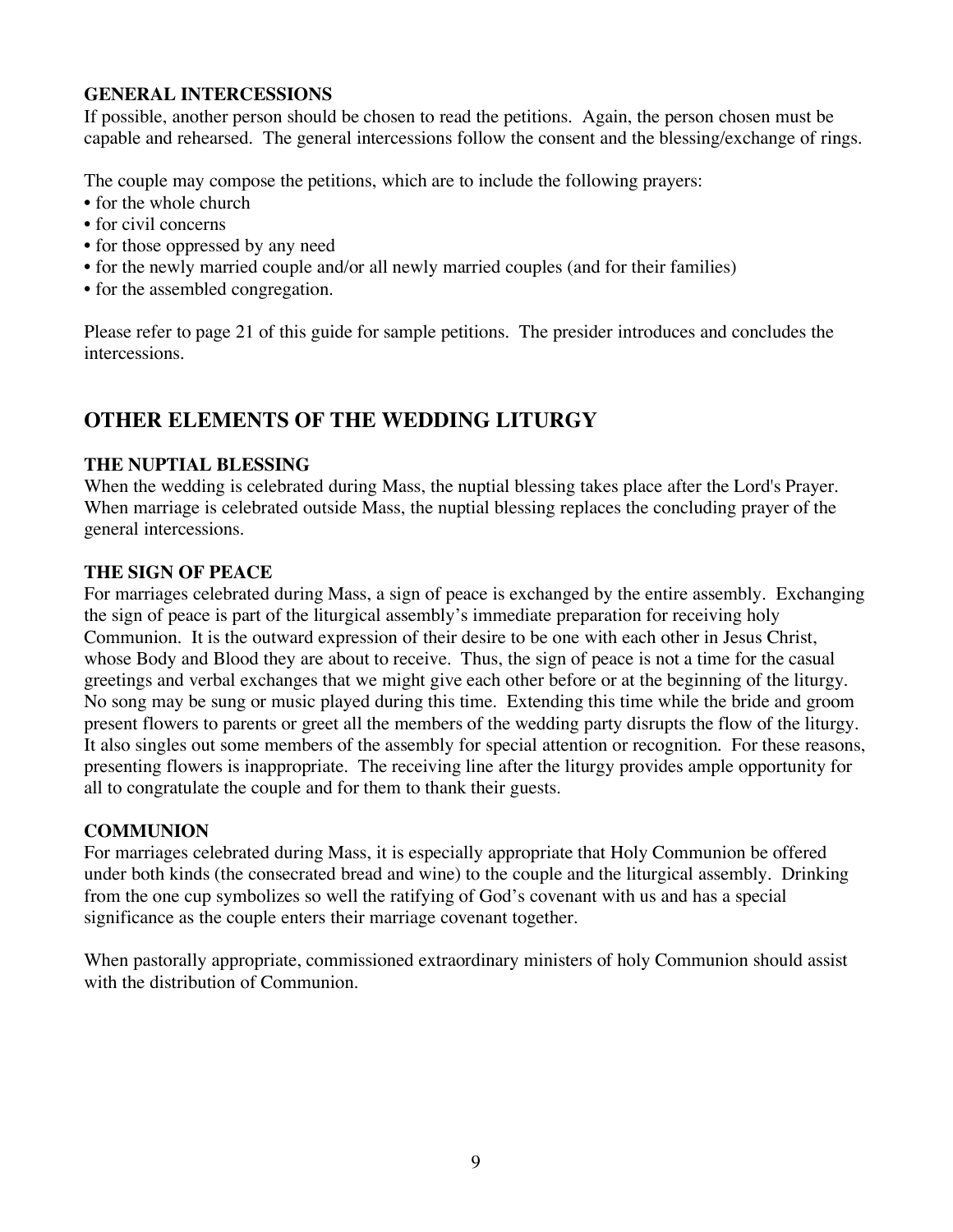### **MUSIC WITHIN THE RITE OF MARRIAGE**

The focus of a wedding liturgy, like all liturgy of the Church, is first of all the worship of God. Music is an essential element of that worship and is therefore an integral part of all liturgy. Music in the wedding liturgy enables those gathered to express their faith and to enter into the worship of God; music expresses thanksgiving for the mystery of the love that God has created and transforms through this sacrament. It creates an atmosphere of celebration, joy, and unity in the gathered assembly.

### **THE ROLE OF MUSIC**

Music is sung or played instrumentally during the liturgy to create an environment of prayer. Music is the most accessible and concrete way in which the assembled community can be transformed from being passive spectators into being full, conscious and attentive participants in the prayer and action of the liturgy. Every song or musical selection should be chosen for its capacity to encourage and enable the assembled community to become active participants and to unite one another in worshipping God.

All of the events surrounding the Rite of Marriage --- the rehearsal dinner, the liturgy in which the Church will celebrate the Sacrament of Marriage, and the reception --- offer distinct yet ample opportunities for a couple to imprint their personalities on this joyful celebration. Expressions of personal taste, such as a favorite song, can be effectively used at the rehearsal dinner or wedding reception, but may not be used during the celebration of the Rite of Marriage at the church.

### **CHOOSING LITURGICAL MUSIC**

Music during the wedding liturgy sets the tone for many levels of experience and should invite the assembled community to participate with heart, mind and spirit. Appropriate hymns, psalms, acclamations, and instrumental music enhance and sustain the ritual elements of the wedding liturgy. The principles used in choosing music for any liturgical celebration of the Church apply also to the wedding liturgy. There are three important principles to keep in mind when choosing liturgical music. Keeping these principles in mind when choosing the music will support the liturgical ritual and also encourage the full, active and conscious participation of those assembled

**1] Appropriateness** - The music chosen must be appropriate for the Sacrament of Marriage as celebrated within the Roman Catholic Church. Pastoral, liturgical and musical considerations must be taken into account when selecting music for any liturgical celebration.

Secular pop songs, show tunes and love songs may be used during your wedding reception and/or wedding dance and are **not** appropriate for use in a Catholic church before or during the celebration of the Sacrament of Marriage. Any song, inappropriate because of its words, is also inappropriate as an instrumental, since the tune alone will convey the song's words to those members of the assembly who are familiar with the song.

**2] Readiness** - The choice and type of music must contribute to the active participation by the assembled community. The assembly is more likely to participate in singing familiar music. Therefore, with each musical selection it is important to keep in mind the abilities, experience and faith traditions of the individuals who will form the liturgical assembly.

**3] Graciousness** - Just as Ministers of Hospitality greet guests at the door of the church to make them feel welcome, so a gracious invitation is needed to encourage the assembled community to participate in singing the liturgy. To facilitate active participation, the use of a cantor or song leader familiar with Catholic liturgical ritual is necessary. While a guest soloist may be familiar with a wide variety of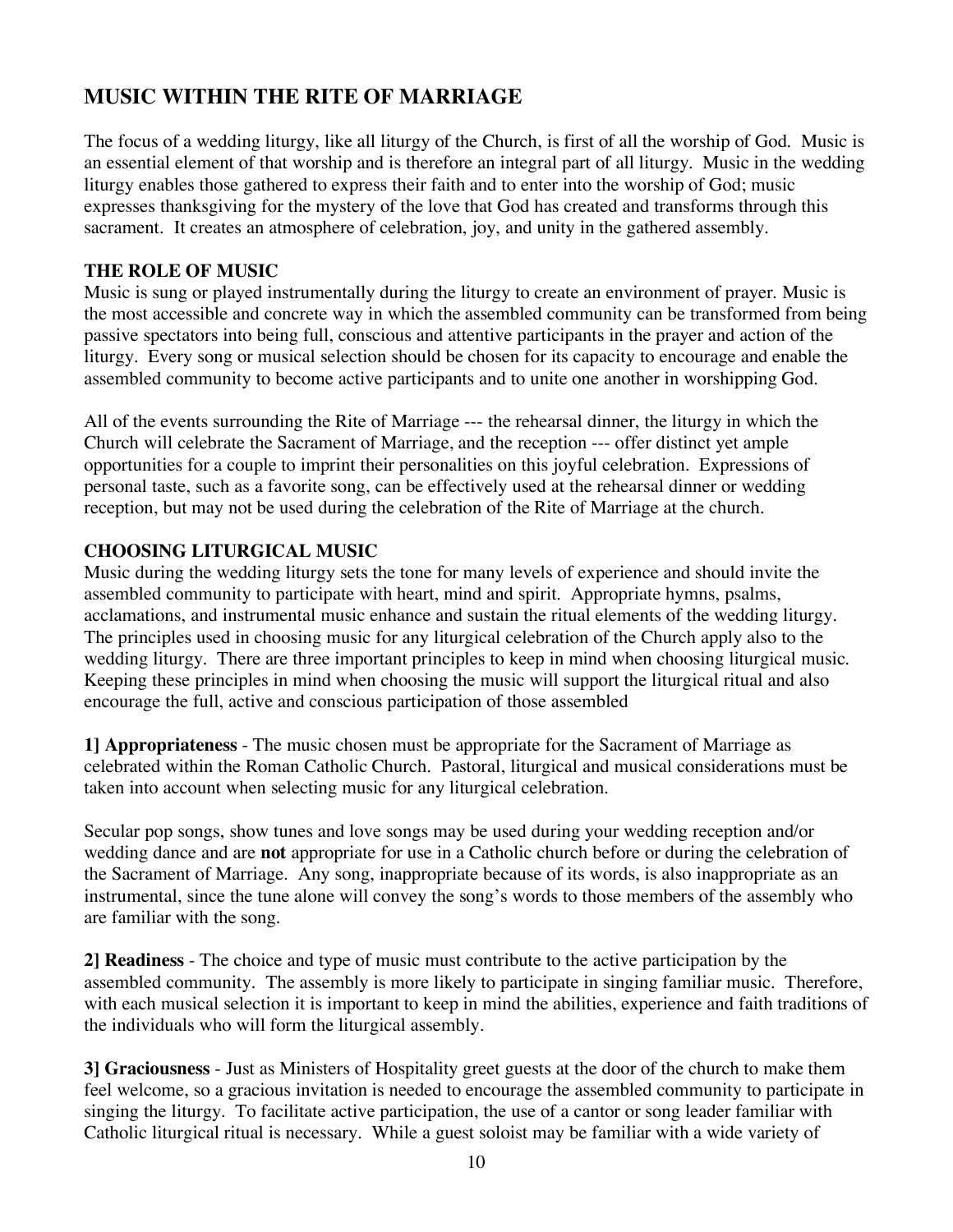"performance" music for weddings, they are not always familiar with Catholic liturgical ritual and the role of the assembly within the Sacrament of Marriage. An experienced parish cantor will be familiar with the role of the assembly and will graciously animate and encourage them to sing the liturgy.

### **PRE-RECORDED MUSIC**

Taped music, pre-recorded sound tracks or any other form of recorded music replacing the sung prayer in the liturgy is prohibited from use at any time, either before, during or after the wedding liturgy. The liturgy is the action of the people who are there to worship, and music that is not "live" contradicts what the liturgy is meant to be.

### **MUSIC COLLECTIONS**

Much of the approved music for use within the Rite of Marriage listed in this booklet is available from the following three publishers. The "key" below indicates the source in which the music can be located.

### **Oregon Catholic Press (OCP)**

OCP 1 = Glory & Praise 2nd Edition, 1997 OCP 2 = United As One: Liturgical Music for Weddings, Volume One OCP 3 = United As One: Liturgical Music for Weddings, Volume Two

### **Gregorian Institute of America (GIA)**

 $GIA$  1 = Worship III  $GIA 2 = Gather Comprehensive$  $GIA$  3 = Ritual Song  $GIA 4 =$  When Love is Found GIA 5 = Gather Comprehensive Second Edition

### **The Liturgical Press, Collegeville**

 $LP 1 =$  Music for Wedding Services: An Ecumenical Collection

### **APPROVED MUSIC**

The music selections listed below are approved by the Diocese of Saint Cloud for use within the wedding liturgy. While this list is not a comprehensive list, music that is not listed below or is not found in an approved Catholic hymnal will need to be examined carefully to see if the text and melody are appropriate for use in the liturgy.

### **PRELUDE MUSIC**

The arrival of the worshipping assembly may be accompanied by instrumental music. You may also decide to include a sung solo piece as part of the prelude to the procession. The music selected should be in keeping with the sacred liturgy that will follow, that is, a period of prayerful preparation.

The section at the end of this booklet titled *Other Approved Assembly Songs and Solos* contains options that have been approved for use as *Prelude Music*.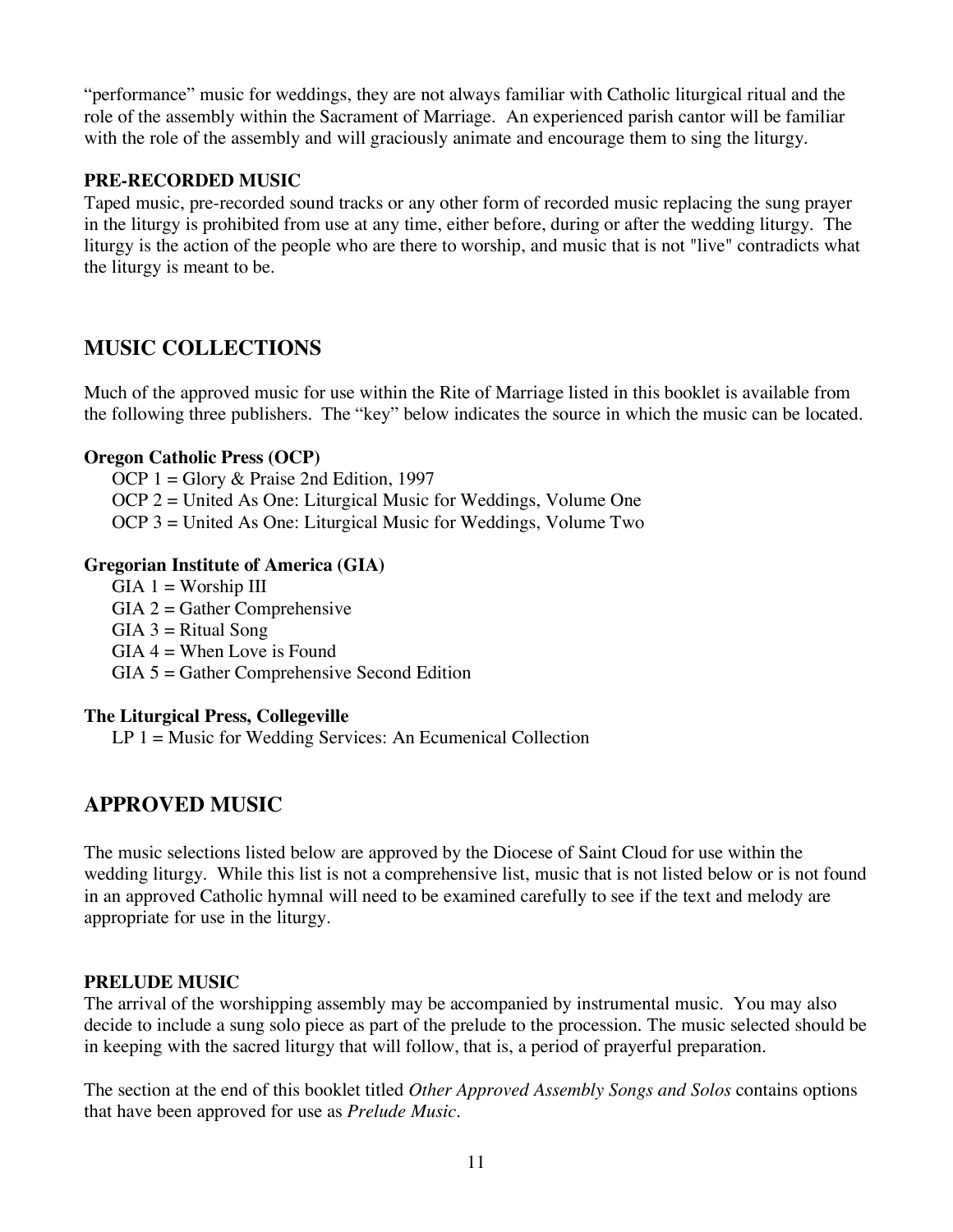### **PROCESSIONAL MUSIC**

Music is played to accompany the entrance of the liturgical procession. This procession includes the presider (priest and/or deacon), readers and servers, the wedding party, and the bride and groom. It is most desirable to use a single piece of instrumental music to accompany the entire procession as its members proceed from the entrance of the church to take their place within the liturgical assembly. The so-called traditional "wedding marches" by Wagner and Mendelssohn have nothing to do with the Sacred Liturgy and may not be used. In fact, the origin of these compositions borders on the profane and the ridiculous. The "Bridal Chorus" (*Here Comes the Bride*) from Wagner's opera *Lohengrin*, accompanies an illicit ceremony, a tragic bedroom fiasco. Mendelssohn's incidental music to Shakespeare's *Midsummer Night's Dream* accompanies a farcical wedding.

The following selections are approved for use during the *Processional* and *Recessional*:

| Title                             | <b>Composer/Tune/Meter</b>            | <b>Publisher</b>     | <b>Source</b>   |
|-----------------------------------|---------------------------------------|----------------------|-----------------|
| Arioso in A                       | Corelli                               |                      |                 |
| $\bullet$ Air from the Suite in D | J.S. Bach                             | Theodore Presser Co. | LP <sub>1</sub> |
| •Canon in D Major                 | J. Pachelbel                          | Various              | Various         |
| •Hornpipe from "Water Music"      | G.F. Handel                           | Novello & Company    | LP <sub>1</sub> |
| •Jesu, Joy of Man's Desiring      | J.S. Bach                             | C.F. Peters Corp.    | LP <sub>1</sub> |
| March Jubilante                   | Lorie Line                            |                      |                 |
| Minuet in G                       | Bach                                  |                      |                 |
| My Spirit Be Joyful               | Bach                                  |                      |                 |
| Prelude in Classic Style          | G. Young                              |                      |                 |
| •Prelude to a Te Deum             | M.A. Charpentier                      | Pamela Hoswitschka   | LP <sub>1</sub> |
| •Prince of Denmarke's March       | J. Clarke                             | Michael Jarvis       | LP <sub>1</sub> |
| •Rondeau                          | J.J. Mouret                           | Belwin-Mills         | LP <sub>1</sub> |
| •Sheep May Safely Graze           | J.S. Bach                             | Oxford               |                 |
| Six Processionals                 | Handel/Wolff                          |                      |                 |
| <b>THAXTED</b>                    | <b>Gustaf Holst</b>                   |                      |                 |
| Threads of Love                   | Lorie Line                            |                      |                 |
| •Trumpet Tune                     | J. Clarke or H. Purcell               | Theodore Presser Co. | LP <sub>1</sub> |
| •Trumpet Voluntary                | J. Clarke or J. Stanley or H. Purcell | C.F. Peters Corp.    | LP <sub>1</sub> |

### **GATHERING HYMN/SONG**

After the members of the procession have reached their place within the liturgical assembly, it is recommended that a joyous, familiar hymn or song be sung by the entire assembly to unite them for worship. This is especially appropriate when the liturgical assembly is made up of guests and family members who come from different Christian denominations.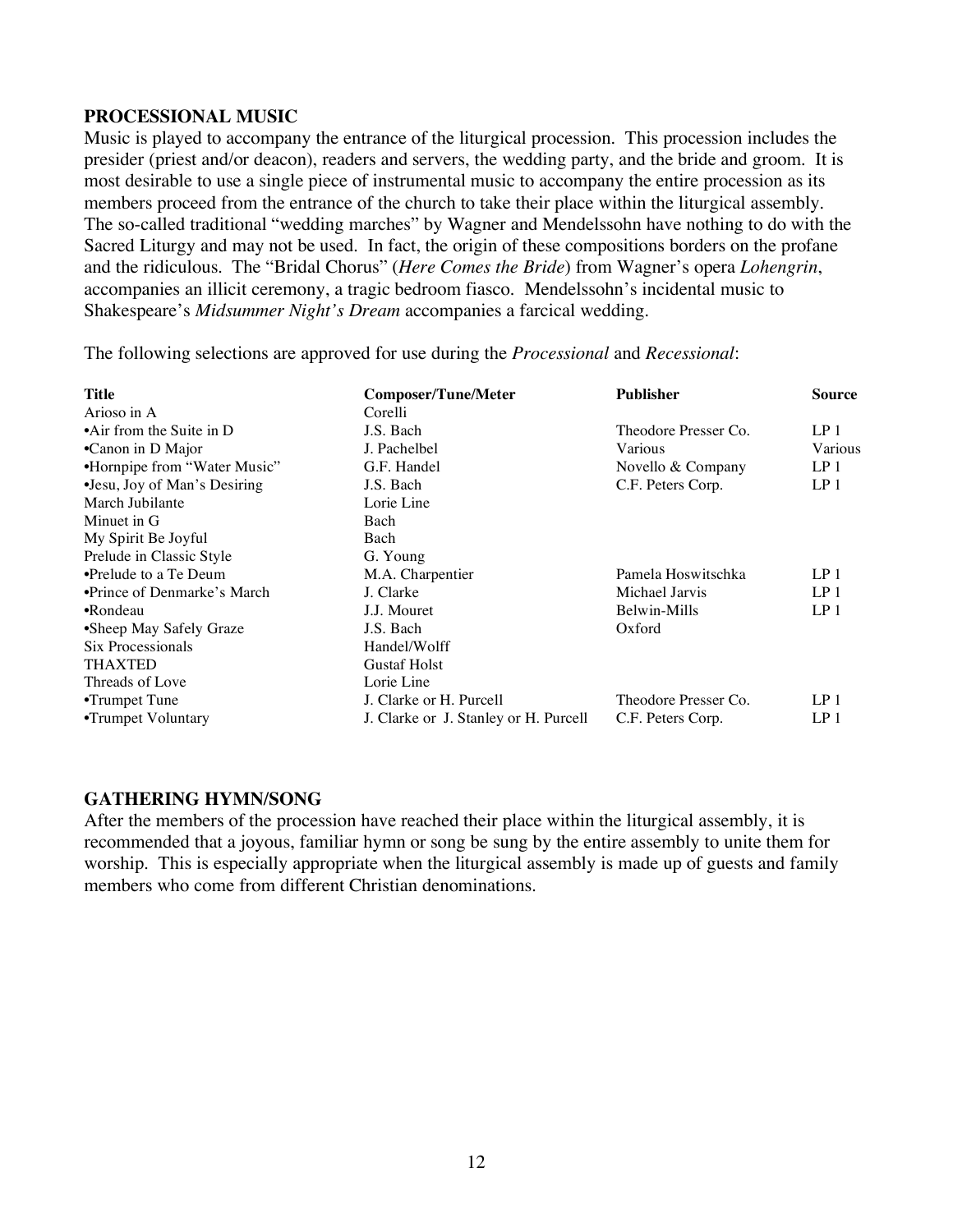The following selections are approved for use as the *Gathering Song*:

| <b>Title</b>                        | <b>Composer/Tune/Meter</b> | <b>Publisher</b>               | Source           |
|-------------------------------------|----------------------------|--------------------------------|------------------|
| •All Creatures of Our God and King  | Tune: lasst uns erfreuen   | <b>Oxford University Press</b> | Various          |
| •Canticle of the Sun                | Composer: Marty Haugen     | <b>GIA</b>                     | $GIA$ 2/3        |
| •Gather Us In                       | Composer: Marty Haugen     | <b>GIA</b>                     | $GIA$ 2/3        |
| .God Beyond Glory                   | Composer: Iona Community   | GIA                            | GIA 4            |
| •God In the Planning                | Tune: Slane                | GIA                            | GIA <sub>2</sub> |
| •God is Here! As We His People      | Meter: 87 87 D             | Hope Publishing Co.            | GIA $1/2/3$      |
| •God is Love, Let Heaven Adore Him  | Meter: 87 87 D             | Hope Publishing Co.            | LP <sub>1</sub>  |
| •God of Love and Joy and Laughter   | Meter: 87 87 D             | John Knox Press                | LP <sub>1</sub>  |
| •God, We Praise You                 | Tune: DIX                  | Worship Arts                   | LP <sub>1</sub>  |
| •God Who Created Hearts to Love     | Meter: lasst uns erfreuen  | <b>OCP</b>                     | OCP <sub>3</sub> |
| •Hear Us Now, Our God and Father    | Meter: 87 87 D             | <b>Augsburg Fortress</b>       | OCP <sub>3</sub> |
| •Joyful, Joyful, We Adore You       | Meter: 87 87 D             | Charles Scribner's Sons        | Various          |
| •Love Divine, All Loves Excelling   | Meter: 87 87 D             | Public Domain                  | Various          |
| •Praise My Soul the King of Heaven  | Tune: LAUDA ANIMA          | Public Domain                  | Various          |
| • Praise to the Lord, the Almighty  | Tune: Lobe den Herren      | Public Domain                  | Various          |
| •Sing to the Mountains              | Composer: Bob Dufford      | New Dawn Music                 | Various          |
| •Table of Plenty                    | Composer: Dan Schutte      | <b>OCP</b>                     | OCP <sub>1</sub> |
| •Your Love O God Has Called Us Here | Meter: LM                  | Church Pension Fund            | LP <sub>1</sub>  |
| •We Gather Together                 | Tune: Kremser              | J. Curwen & Sons               | Various          |

#### **RESPONSORIAL PSALM**

The first reading is followed by reflective silence. Then the cantor leads the assembly in singing the psalm. The cantor intones the refrain which all then repeat. The cantor sings the verses of the psalm and the assembly sings the refrain between each verse. The text of this piece of music must be taken from that part of the Bible known as the Book of Psalms. A solo, sacred song or reading of another nature MAY NOT BE USED to replace the Responsorial Psalm.

The following selections are approved for use as the Responsorial Psalm:

| <b>Title</b>                       | <b>Composer/Tune/Meter</b>        | <b>Publisher</b> | Source           |
|------------------------------------|-----------------------------------|------------------|------------------|
| Psalm 33                           |                                   |                  |                  |
| •The Earth is Full of the Goodness | Marty Haugen                      | GIA              | $GIA$ 2/3        |
| •The Earth is Full of the Goodness | J. Robert Carroll/Joseph Gelineau | <b>GIA</b>       | $GIA$ 3          |
| •Our God Fills the Earth with Love | Michel Guimont                    | Grail/Guimont    | LP1              |
| Psalm 34                           |                                   |                  |                  |
| •Taste and See                     | Bob Hurd                          | <b>OCP</b>       | OCP <sub>1</sub> |
| •Taste and See                     | Marty Haugen                      | GIA              | $GIA$ $2/3$      |
| •Taste and See                     | Michel Guimont                    | GIA              | $GIA$ 3          |
| Psalm 103                          |                                   |                  |                  |
| •The Lord is Kind and Merciful     | Jeanne Cotter                     | GIA              | $GIA$ 2/3        |
| •The Lord is Compassion and Love   | David Young                       | Grail/Young      | LP <sub>1</sub>  |
| •My Soul, Give Thanks              | Michel Guimont                    | Grail/Guimont    | LP <sub>1</sub>  |
| Psalm 128                          |                                   |                  |                  |
| •Blest Are Those                   | Marty Haugen                      | GIA              | $GIA$ 2/3        |
| •O Blessed Are Those               | Paul Inwood                       | <b>OCP</b>       | OCP <sub>1</sub> |
| •Happy Are Those                   | Daniel Laginya                    | GIA              | Octavo #4712     |
| Psalm 145                          |                                   |                  |                  |
| •I Will Praise Your Name           | David Haas                        | <b>GIA</b>       | $GIA$ 2/3        |
| •I Will Praise Your Name           | Guimont                           | Grail/Guimont    | LP <sub>1</sub>  |
| •I Will Praise Your Name           | J. Robert Carroll/Joseph Gelineau | GIA              | GIA <sub>3</sub> |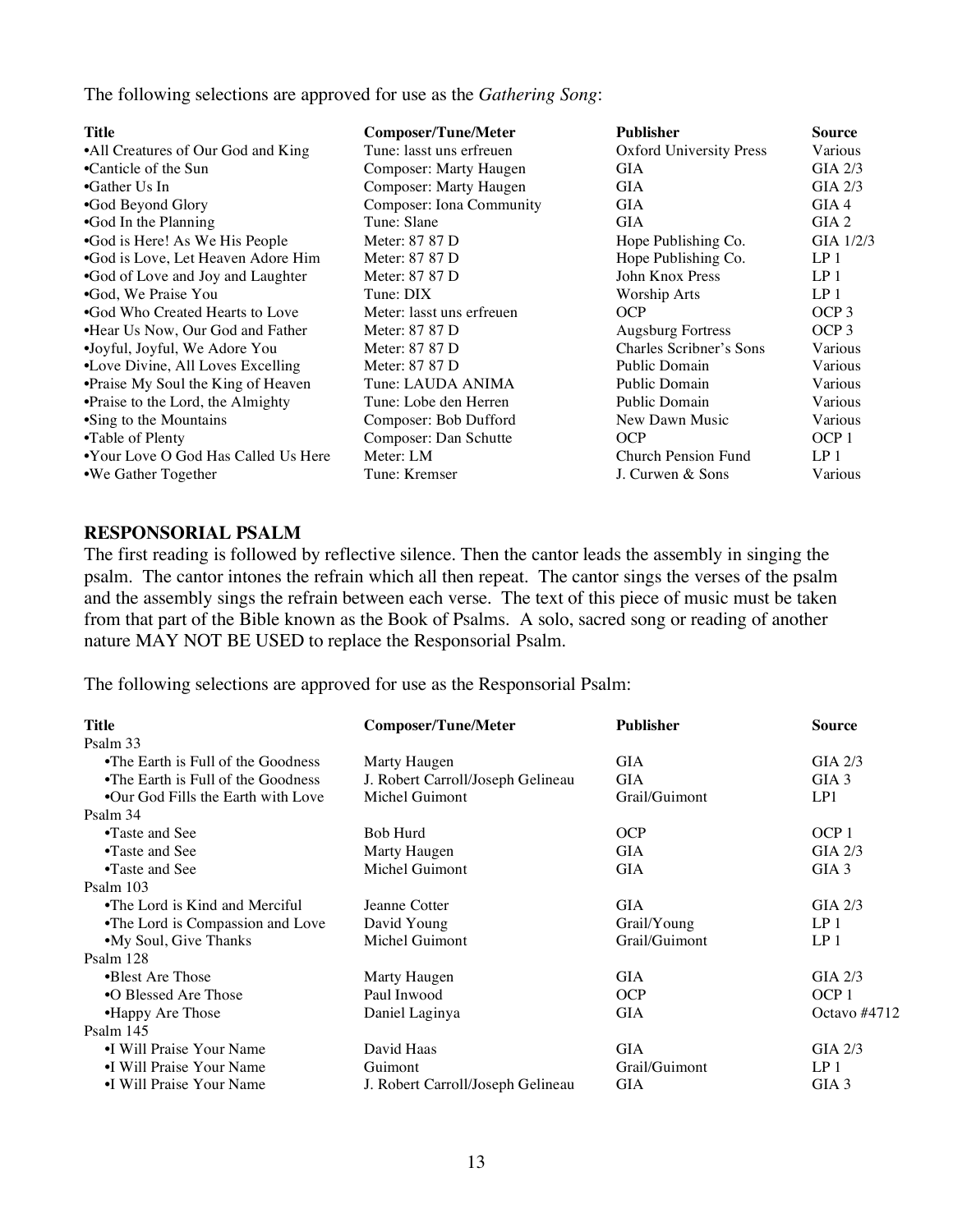### **GOSPEL ACCLAMATION**

The proclamation of the gospel is preceded by the joyful singing of an acclamation. Outside the season of Lent, this acclamation is "alleluia." The appropriate verse is taken from the Rite of Marriage. If the verse is not sung then the verse is omitted. Within the season of Lent, a "lenten gospel acclamation" is used in place of the "alleluia."

The following selections are approved for use as the *Gospel Acclamation* outside the season of Lent:

| <b>Title</b>            | Composer/Tune/Meter      | <b>Publisher</b> | Source  |
|-------------------------|--------------------------|------------------|---------|
| •Celtic Alleluia        | O'Carroll/Walker         | OCP              | Various |
| •Chant Mode VI Alleluia | <b>Traditional Chant</b> | Public Domain    | Various |

Another setting of the Gospel Acclamation may be used if it is widely familiar.

The following refrains are approved for use as the *Lenten Gospel Acclamation*:

| Title                                             | <b>Composer/Tune/Meter</b> | Publisher        | <b>Source</b>    |
|---------------------------------------------------|----------------------------|------------------|------------------|
| •Praise to You, Lord Jesus Christ,                | Owen Alstott               | OCP              | OCP <sub>1</sub> |
| King of Endless Glory!                            |                            |                  |                  |
| •Glory and praise to You, Lord<br>Jesus Christ!   | Lucien Deiss               | Liturgical Press | LP <sub>1</sub>  |
| •Glory to You, Word of God, Lord<br>Jesus Christ! | Mass of Light: David Haas  | GIA              | $GIA$ 2/3        |

#### **THE RITE OF MARRIAGE**

The actual Rite of Marriage does not call for any specific music.

### **THE LITURGY OF THE EUCHARIST**

When the Rite of Marriage is celebrated within Mass, the Preparation of the Gifts and the Altar follows. Instrumental music may accompany this action. The music used here should not prolong this part of the liturgy. During the Eucharistic Prayer there are three acclamations which are sung by the entire assembly: the "Holy, Holy," the "Memorial Acclamation," and the "Great Amen." Familiar settings should be used so that the assembly can actively participate in the singing.

The following are approved settings of the *Eucharistic Acclamations*:

| Title                     | <b>Composer/Tune/Meter</b> | <b>Publisher</b> | Source           |
|---------------------------|----------------------------|------------------|------------------|
| •Mass of Creation         | Marty Haugen               | GIA              | Various          |
| •Community Mass           | Richard Proulx             | GIA              | Various          |
| •Mass of the Holy Trinity | Jonathan Tuuk              | GIA              | Various          |
| •Jubilation Mass          | James Chepponis            | <b>GIA</b>       | GIA 5            |
| •Heritage Mass            | Owen Alstott               | OCP              | OCP <sub>1</sub> |

Other settings of the *Eucharistic Acclamations* may also be used if they are widely familiar.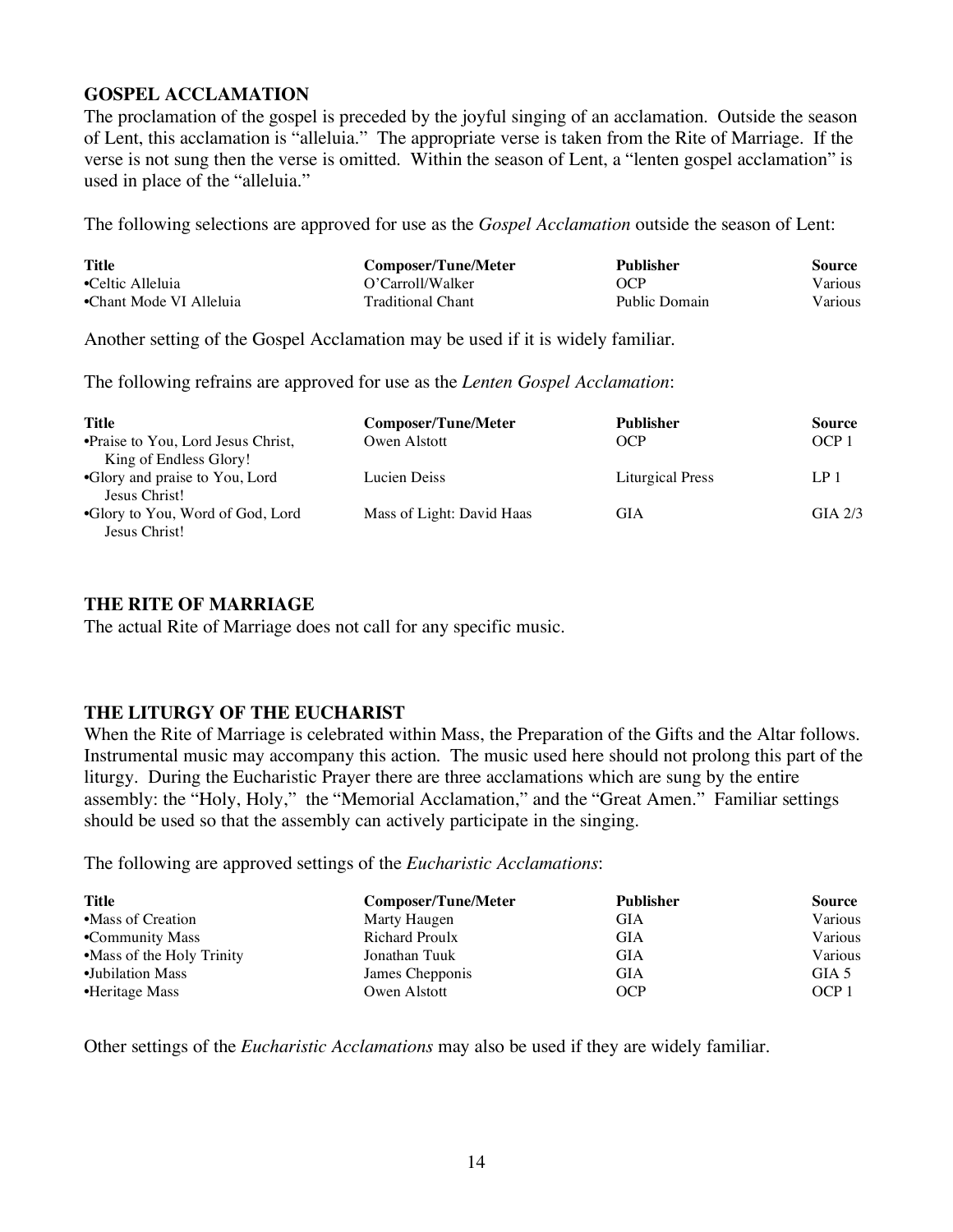### **THE LORD'S PRAYER**

The entire liturgical assembly is to be involved in the singing or recitation of the Lord's Prayer. A solo rendition of the Lord's Prayer may NOT be used.

#### **THE SIGN OF PEACE**

It is inappropriate to sing a song during the *Sign of Peace*.

#### **THE LAMB OF GOD**

At the conclusion of the Sign of Peace, the sacred bread is broken and the sacred wine poured. During this ritual action, the cantor leads the assembly in the singing of the "Lamb of God."

The following are approved settings of the *Lamb of God*:

| Title                              | <b>Composer/Tune/Meter</b> | Publisher               | <b>Source</b> |
|------------------------------------|----------------------------|-------------------------|---------------|
| •Lamb of God from Mass of Creation | Marty Haugen               | GIA                     | Various       |
| •Lamb of God from Holy Cross Mass  | David Clark Isele          | <b>GIA</b>              | Various       |
| •Lamb of God from Trinity Mass     | Becket Senchur, OSB        | <b>Liturgical Press</b> | Various       |
| •Lamb of God from Mass of Glory    | Bob Hurd                   | OCP                     | OCP 1         |

Another setting of the *Lamb of God* may also be used if it is widely familiar.

#### **COMMUNION PROCESSION**

A song or psalm, which gives expression to our unity in the Body of Christ, is sung by the cantor and assembly during the sharing of Communion. The song should be about what the community is doing at this time, sharing the body and blood of Christ. Since people will be processing to receive Communion, a simple refrain that can be sung from memory should be used. The "Ave Maria" by a soloist or any other Marian song does not fit this part of the liturgy.

The following selections are approved for use during the Communion Procession:

| Title                       | <b>Composer/Tune/Meter</b>       | <b>Publisher</b>            | <b>Source</b>    |
|-----------------------------|----------------------------------|-----------------------------|------------------|
| •Eat This Bread             | Taizé                            | <b>GIA</b>                  | GIA $1/2/3$      |
| •Gift of Finest Wheat       | Robert Kreutz                    | Archdiocese of Philadelphia | Various          |
| •One Bread, One Body        | John Foley                       | New Dawn Music              | Various          |
| •Pan de Vida                | Bob Hurd                         | OCP                         | OCP <sub>1</sub> |
| •Song of the Body of Christ | David Haas                       | <b>GIA</b>                  | $GIA$ 2/3        |
| $\bullet$ Take and Eat      | Michael Joncas                   | <b>GIA</b>                  | $GIA$ 2/3        |
| •Taste and See              | Moore, Haugen, Guimont, Dean     | Various                     | Various          |
| •The Supper of the Lord     | Rosania                          | OCP                         | OCP <sub>1</sub> |
| •Ubi Caritas                | Bob Hurd, Taize, Rosania, Modele | Various                     | Various          |

As long as the assembly is able to participate in singing during the communion procession, another appropriate song based on the psalms from the Bible may be used during the procession.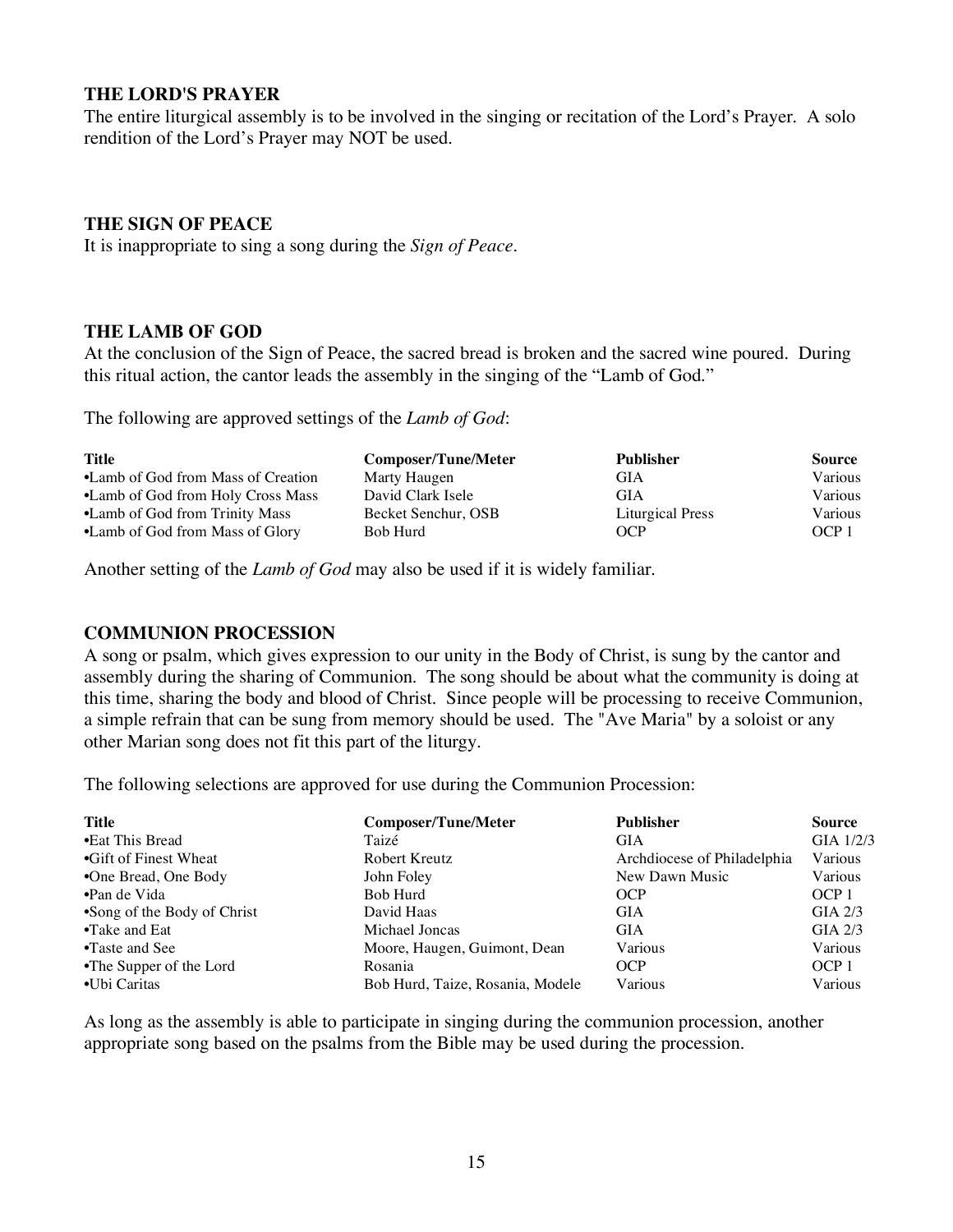#### **RECESSIONAL**

At the conclusion of the liturgy, instrumental music is played as the liturgical assembly departs. The recession generally begins with the newly married couple followed by the wedding party, readers, servers, presider, and the guests. See the list of music under "Procession" for a list of approved selections.

### **OTHER APPROVED ASSEMBLY SONGS AND SOLOS**

The following selections are approved for use within the Sacrament of Marriage and may be incorporated into the liturgy. An asterisk \* next to the title indicates that the piece is written primarily as a solo and is approved for use only as prelude music to the entrance procession.

| <b>Title</b>                     | <b>Composer/Tune/Meter</b> | <b>Publisher</b> | <b>Source</b>    |
|----------------------------------|----------------------------|------------------|------------------|
| •A Nuptial Blessing              | Vicki Klima/Michael Joncas | <b>GIA</b>       | <b>GIA 2/3</b>   |
| •Blest Are They                  | David Haas                 | <b>GIA</b>       | <b>GIA 2/3</b>   |
| •Bridal Prayer*                  | Roger Copeland             | Hope             | LP <sub>1</sub>  |
| •By My Side*                     | <b>Thomas Porter</b>       | <b>GIA</b>       | Octavo $#3357$   |
| •Come and Journey                | David Haas                 | <b>GIA</b>       | GIA 4            |
| •Covenant Hymn                   | Rory Cooney                | <b>GIA</b>       | $GIA$ 2/3        |
| •God Be With You                 | David Haas                 | <b>GIA</b>       | GIA 4            |
| •God Is Love                     | David Haas                 | <b>GIA</b>       | $GIA$ 2/3        |
| •Here I Am, Lord                 | Dan Schutte                | New Dawn Music   | Various          |
| •I Hear My Beloved*              | Kathy Powell               | <b>GIA</b>       | Octavo #4487     |
| •I Will Be With You*             | James Moore                | <b>GIA</b>       | $GIA$ 2/3        |
| •In Love We Choose To Live       | Jeanne Cotter              | <b>GIA</b>       | GIA <sub>2</sub> |
| •Love Is Patient                 | Tim Valentine              | <b>GIA</b>       | Octavo $\#4816$  |
| $\bullet$ Love One Another*      | James Chepponis            | <b>GIA</b>       | $GIA$ 2/3        |
| •May Love Be Ours Lord           | Michael Joncas             | <b>GIA</b>       | $GIA$ 2/3        |
| •May the Light of Christ         | James Chepponis            | <b>GIA</b>       | Octavo #3751     |
| •May You be Filled               | David Haas                 | <b>GIA</b>       | GIA 4            |
| •My Song Will Be For You Forever | David Haas                 | <b>GIA</b>       | Octavo #4336     |
| •No Greater Love Than This       | Michel Guimont             | <b>GIA</b>       | Octavo $#3687$   |
| •No Greater Love Than This       | Michel Joncas              | <b>GIA</b>       | $GIA$ 2/3        |
| •Now the Silence                 | Carl Schalk                | Hope             | $GIA$ 1/2        |
| •On Eagle's Wings                | Michael Joncas             | <b>OCP</b>       | Various          |
| O Perfect Love*                  | Leo Sowerby                | H.W. Gray        |                  |
| •Let All the Peoples Praise You  | Michel Guimont             | Guimont          | LP <sub>1</sub>  |
| $\cdot$ Put On Love*             | Kathy Powell               | <b>GIA</b>       | Octavo #4078     |
| The Gift of Love                 | Hal Hopson                 | Hope Publishing  |                  |
| •The Love of the Lord            | Michael Joncas             | <b>GIA</b>       | $GIA$ 2/3        |
| •We Are Called                   | David Haas                 | <b>GIA</b>       | GIA 2/3          |
| •When Love Is Found              | Brian Wren                 | Hope             | GIA 2/3          |
| •Wherever You Go                 | David Haas                 | <b>GIA</b>       | <b>GIA 2/4</b>   |
| •Wherever You Go                 | Gregory Norbet             | <b>OCP</b>       | GIA2/OCP1        |
| •You Are All We Have             | Francis Patrick O'Brien    | <b>GIA</b>       | <b>GIA 2/3</b>   |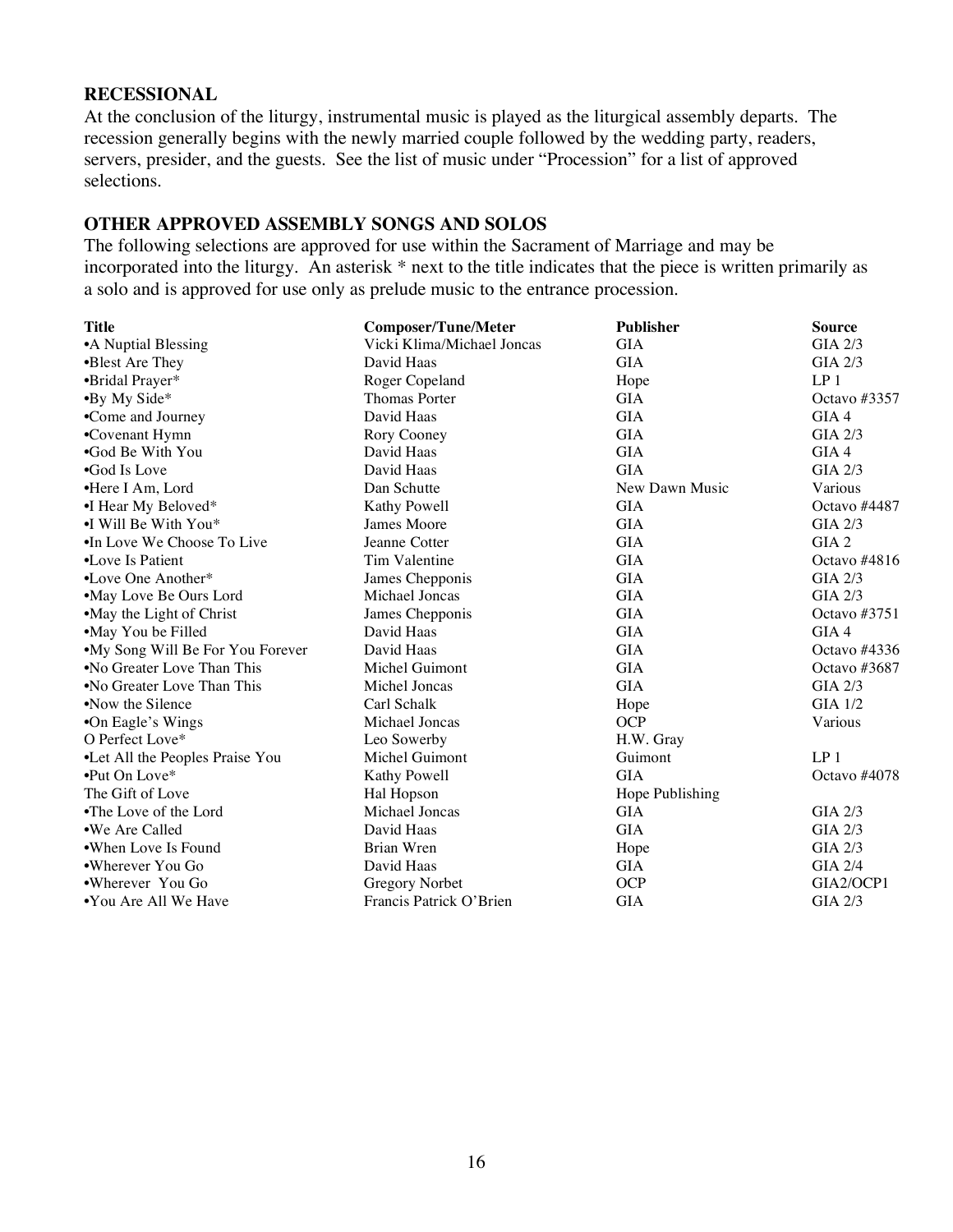### **OTHER RITUALS**

Local rituals and symbols, including ethnically derived traditions, may be admitted into the marriage liturgy after discussion with the liturgist, priest, or deacon as to their appropriate inclusion. It is important that they truly symbolize the sacramental significance of marriage. While the unity candle, the arras, lazo, veil and other popular customs may be authentic expressions of faith, they are not at this time part of the official Rite of Marriage in the United States and are secondary to the central ritual actions of the marriage liturgy.

### **FLOWERS AT THE MARIAN SHRINE**

While praying to the Blessed Virgin Mary for intercession is a tradition in our church, this prayer and the taking flowers to her shrine is a private devotion and not part of the Rite of Marriage. Liturgy is a communal celebration and private devotions are not in keeping with the very nature of liturgy: full, active and conscious participation by the liturgical assembly.

If you would like to take time to pray to Mary and offer flowers at her shrine, you may want to consider doing this at the wedding rehearsal.

### **UNITY CANDLE**

The lighting of the unity candle is not a prescribed element of the marriage liturgy. It is up to the individual pastor to decide if this ritual is done.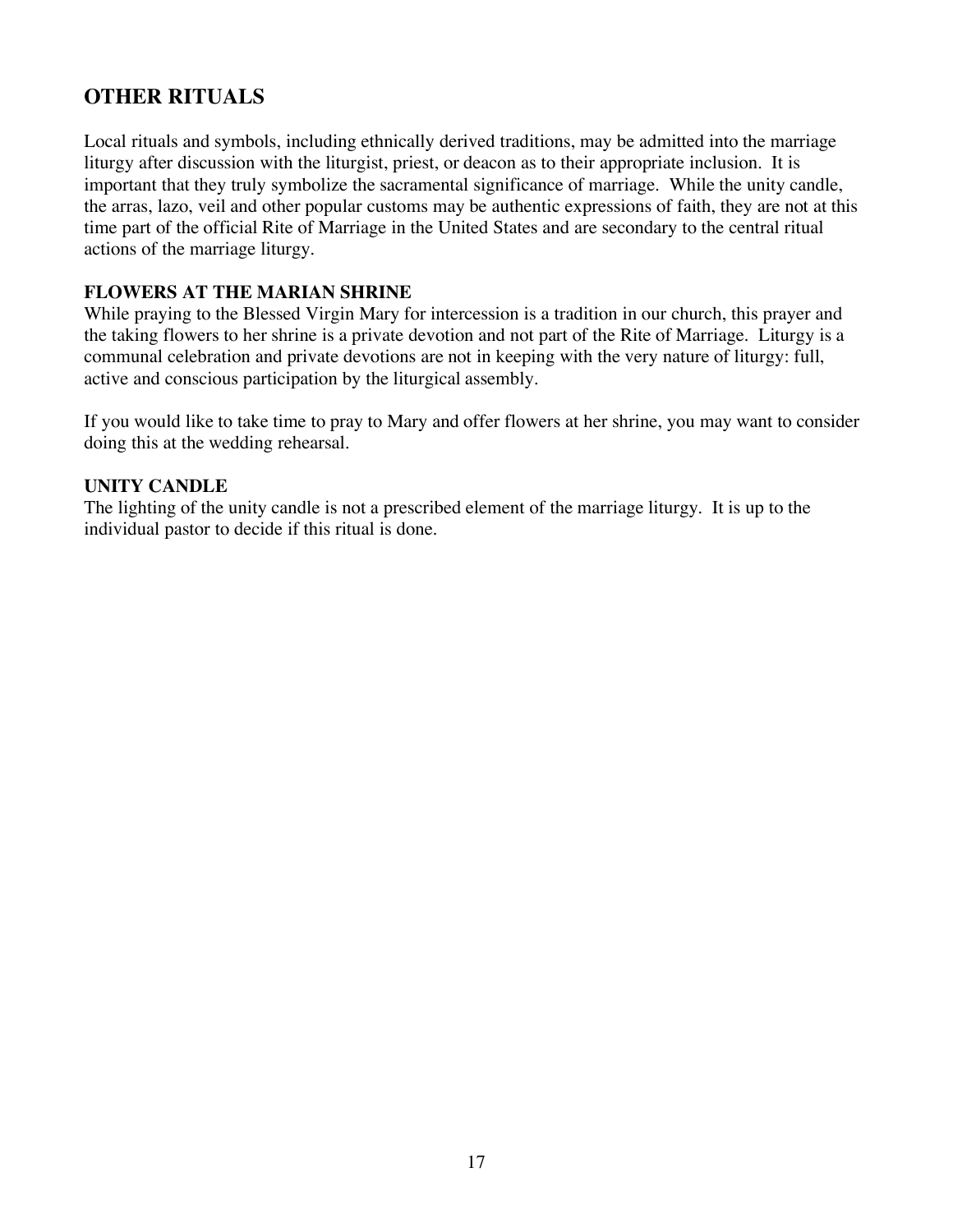### **THE WEDDING REHEARSAL**

The wedding rehearsal will enable the members of the wedding party to become familiar with their liturgical role. Following an opening prayer, a brief overview of the liturgy will help all to understand the prayerful nature of the celebration. Contact the parish to schedule a rehearsal time.

Listed below are essentials that will help the rehearsal run smoothly:

- 1: The wedding party along with the ushers, lector(s) and altar server(s) must be present for the rehearsal. It is important that everyone arrive on time.
- 2: Generally, the rehearsal is NOT a time for the musicians to practice. These rehearsals need to be scheduled separately.
- 3: The following items should be brought to the rehearsal:
	- the worship aids
	- the marriage license (unless it has already been given to the parish)
	- the fees/stipends for the parish, presider, musicians

The parish reserves the right to re-schedule the rehearsal in light of parish needs (ie: parish funeral or wake service).

### **PHOTOGRAPHER/VIDEOGRAPHER**

In keeping with the sacredness of the Rite of Marriage, the following guidelines are to be observed by all photographers within the Diocese of Saint Cloud:

- 1: The church is to be respected during the photography session because it is a house of worship. Professional attire and behavior is expected.
- 2: The liturgical furnishings (altar, lectern, candles, chairs) and liturgical environment (plants and décor) are NOT to be altered in order to accommodate a photography session in the church. These are sacred liturgical items, not props.
- 3: The photography session before the liturgy may utilize the worship space and church grounds. The photography session must be completed one-half hour before the start of the liturgy.
- 4: The photographer/videographer and their equipment are not permitted in the sanctuary during the liturgy. They, nor their equipment, must ever block the view the worshipping assembly. If you have any questions regarding where to stand, please contact the parish.
- 5: The photographer/videographer must limit movement during the liturgy. Equipment operators may not interfere with the procession nor are they permitted to walk with the procession in order to take pictures of the wedding party.
- 6: The use of flash photography is strictly forbidden during the sacred liturgy as well as the use of alternative light sources.
- 7: Generally, the church is not available for additional photographs following the liturgy. Check with the parish regarding their policy.
- 8: If the parish has a Eucharistic Chapel, this space may not be used for photography.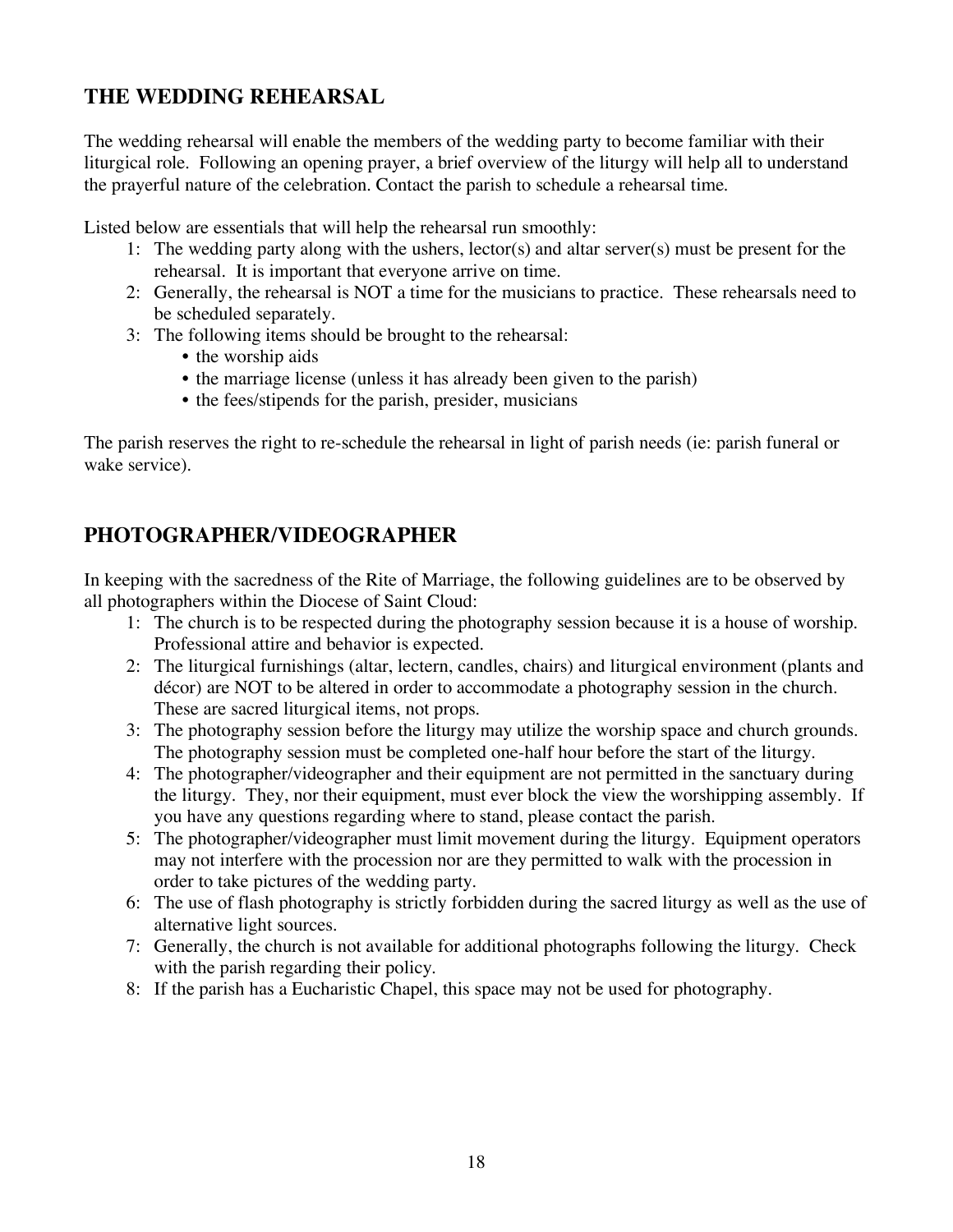### **Appendix A: Sacred Scripture Readings**

The following is a list of sacred scripture readings appropriate for use during the Liturgy of the Word. With the approval of the presider, other passages from sacred scripture may be used.

**Readings from the Old Testament:** (Proclaimed by a lector)

- Genesis 1: 26-28, 31a *Male and female he created them.*
- Genesis 2: 18-24 *The two of them become one body.*
- Genesis 24: 48-51, 58-67 *In his love for Rebekah, Isaac found solace after the death of his mother.*
- Tobit 7: 6-14 *May the Lord of heaven prosper you both. May he grant you mercy and peace.*
- Tobit 8: 4b-8 *Allow us to live together to a happy old age.*
- Proverbs 31: 10-13, 19-20, 30-31 *The woman who fears the Lord is to be praised.*
- Song of Songs 2: 8-10, 14, 16a; 8: 6-7a *Stern as death is love.*
- Sirach 26: 1-4, 13-16 *Like the sun rising in the heavens, the beauty of a virtuous wife is the radiance of her home.*
- Jeremiah 31: 31-32a, 33-34a *I will make a new covenant with the house of Israel and the house of Judah.*

**Readings from the New Testament:** (Proclaimed by a lector)

- Romans 8: 31b-35, 37-39 *What will separate us from the love of Christ?*
- Romans 12: 1-2, 9-18 or Romans 12: 1-2, 9-13 *Offer your bodies as a living sacrifice, holy and pleasing to God.*
- Romans 15: 1b-3a, 5-7, 13 *Welcome one another as Christ welcomed you.*
- 1 Corinthians 6: 13c-15a, 17-20 *Your body is a temple of the Spirit.*
- 1 Corinthians 12: 31–13:8a *If I do not have love, I gain nothing.*
- Ephesians 5: 2a, 21-33 or Ephesians 5:2a, 25-32 *This is a great mystery, but I speak in reference to Christ and the Church.*
- Philippians 4: 4-9 *The God of peace will be with you.*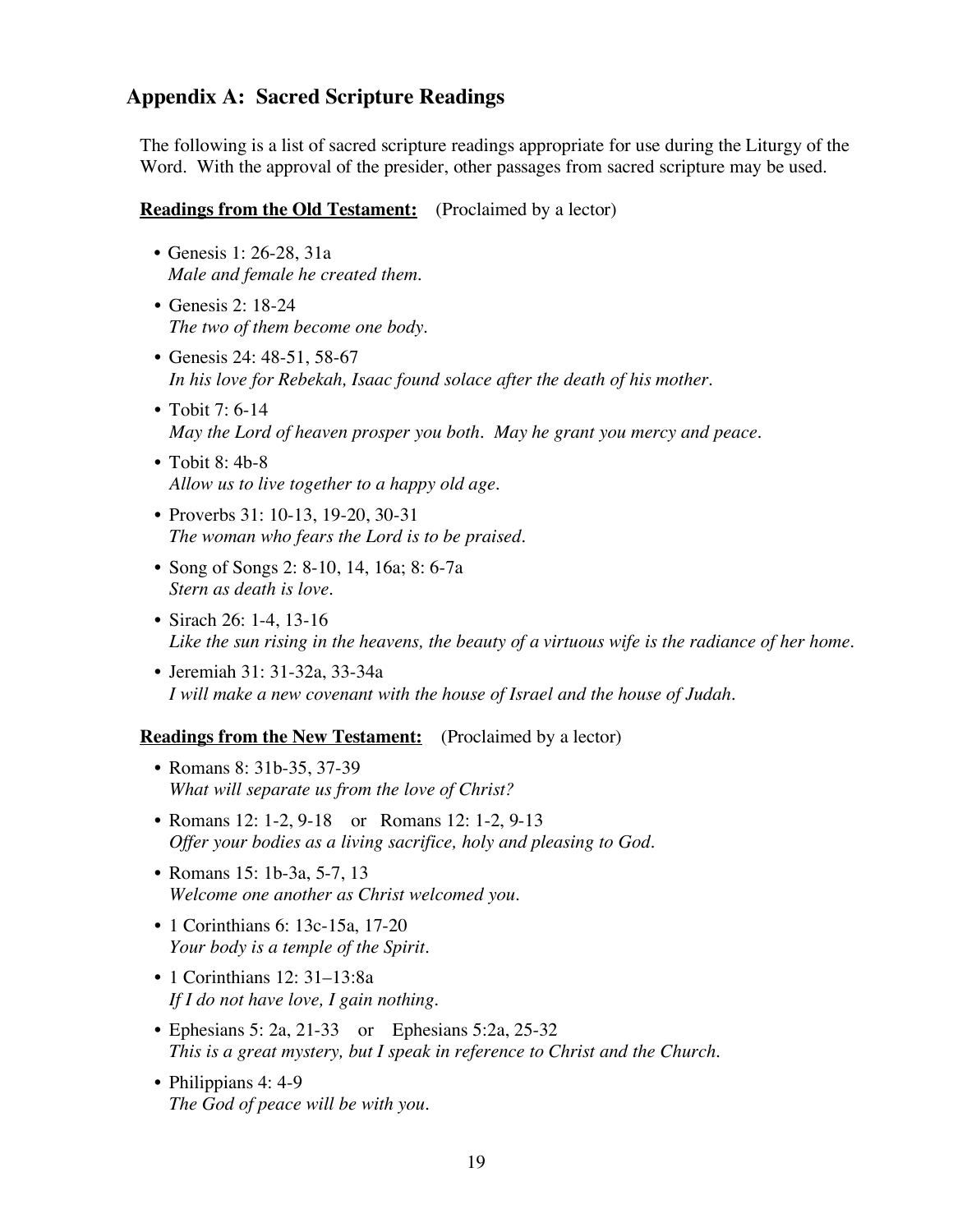- Colossians 3: 12-17 *And over all these put on love, that is, the bond of perfection.*
- Hebrews 13: 1-4a, 5-6b *Let marriage be held in honor by all.*
- 1 Peter 3: 1-9 *Be of one mind, sympathetic, loving toward one another.*
- 1 John 3: 18-24 *Love in deed and in truth.*
- 1 John 4:  $7-12$ *God is love.*
- Revelation 19: 1, 5-9a *Blessed are those who have been called to the wedding feast of the Lamb.*

### **Readings from the Gospel:** (Proclaimed by a deacon or priest)

- Matthew 5: 1-12a *Rejoice and be glad, for your reward will be great in heaven.*
- Matthew 5: 13-16 *You are the light of the world.*
- Matthew 7: 21, 24-29 or Matthew 7:21, 24-25 *A wise man built his house on rock.*
- Matthew 19: 3-6 *What God has united, man must not separate.*
- Matthew 22: 35-40 *This is the greatest and the first commandment. The second is like it.*
- Mark 10: 6-9 *They are no longer two, but one flesh.*
- John 2: 1-11 *Jesus did this as the beginning of his signs in Cana in Galilee.*
- John 15: 9-12 *Remain in my love.*
- John 15: 12-16 *This is my commandment: love one another.*
- John 17: 20-26 or John 17: 20-24 *That they may be brought to perfection as one.*